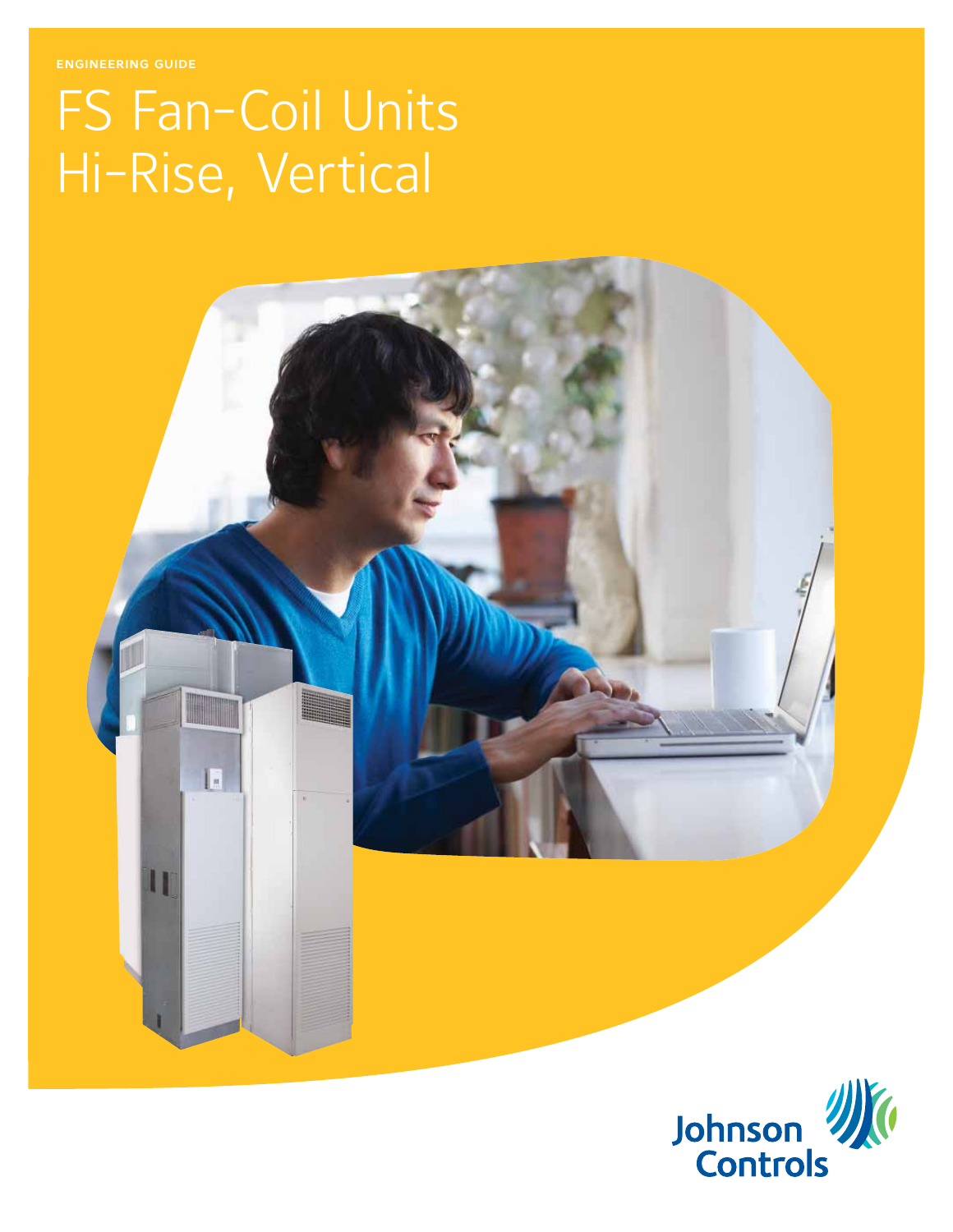## TABLE OF CONTENTS



- Johnson Controls offers Web-Select®, the industry's first web-based rating and selection program for complete unit, coil and fan selection. See your representative for more information.
- Some drawings are not shown in this catalog.
- All data herein is subject to change without notice.
- Drawings not for installation purposes.
- ETL Report Number J99024557-003 for single FS units. For FSA/FSB units, see Report Number 3014576-002 (non fire rated) and 3016281 (UL 1479 fire rated).
- Vertical Hi-Rise models FSA/FSB were subjected to the fire test program and certified in compliance with the requirements of UL 1479 by Intertek Testing Services Ltd.
- MEA Number MEA 105-02-E applies to all units with any combination of chilled water coils and either hot water coils or electric heat.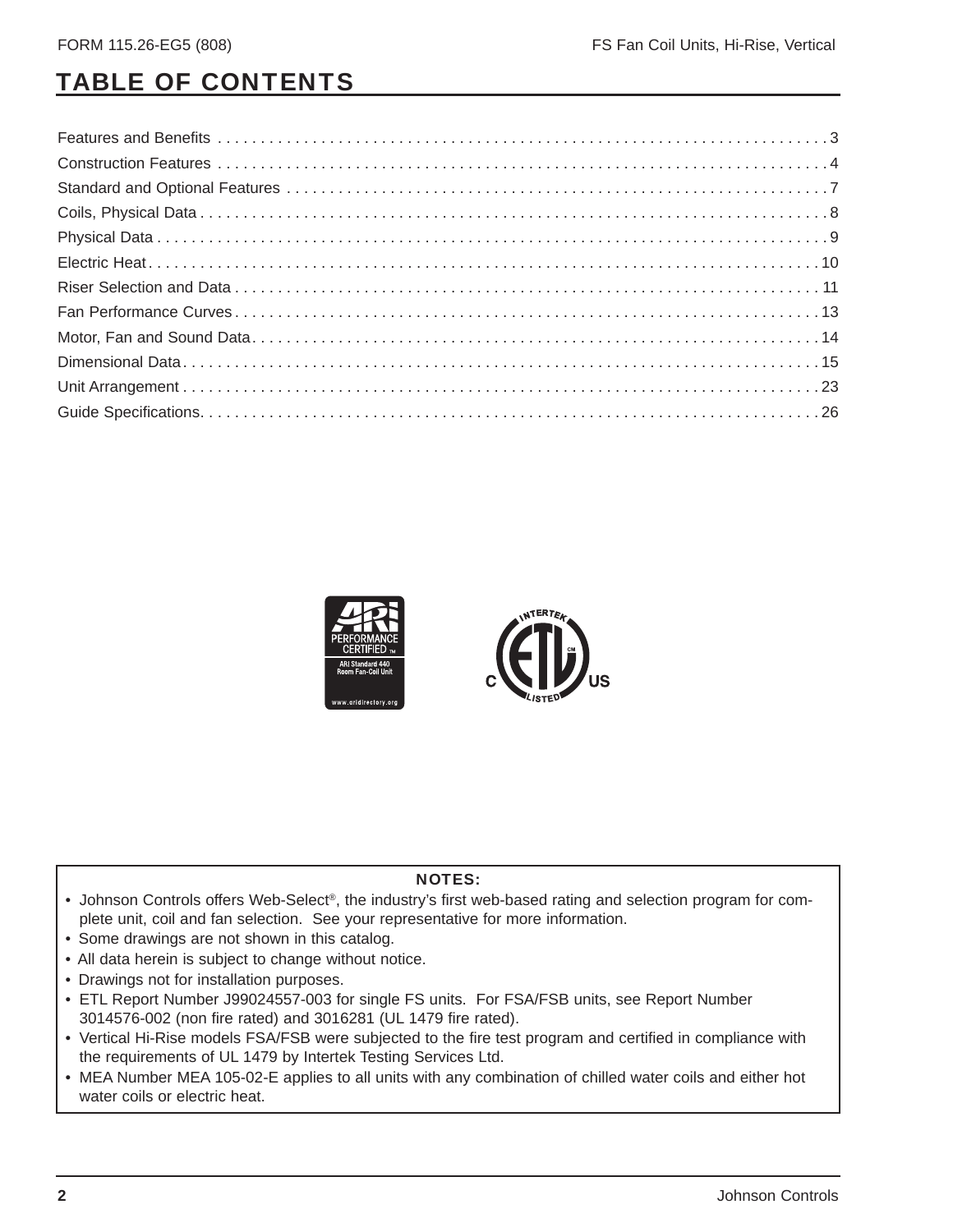### FEATURES AND BENEFITS

#### HIGH PERFORMANCE

Johnson Controls FS Series Vertical Hi-Rise fan coil units are designed to maximize flexibility of selection and installation, and for ease of service.

The units are also designed to exceed the stringent quality standards of the institutional market, while remaining cost competitive in the commercial and residential segments of the market.

Johnson Controls Vertical Hi-Rise fan coil units set the new standards for innovation, quality, flexibility, and competitive pricing.

#### DESIGN FLEXIBILITY

The extensive variety of standard options available on FS Series fan coils are where you find the versatility to fit any HVAC system designer's needs.

Options include: single wall stainless steel drain pans, foil faced or elastomeric closed cell foam insulation, double deflection aluminum discharge grilles, manual or motorized outside air dampers and electric heat with single point power connection and silent relays. All electric heat units are listed with ETL as an assembly and carry the cETL label.

All units comply with the latest edition of ARI Standard 440 for testing and rating fan coil units, are certified, and display the ARI symbol.

High efficiency motors, fan relays, disconnects and fusing mean easier coordination between mechanical and electrical trades.

Coil options allow for three or four row chilled water and one or two row hot water coils in the reheat position only. A total of five rows of coil are accommodated.

#### CONVENIENT INSTALLATION

All FS Series fan coil units are shipped completely assembled, reducing field installation time and labor. All units are thoroughly inspected and tested prior to shipment, eliminating potential problems at startup. Motor wiring is brought to a control compartment on the inside of the unit, reducing electrical hook-up time.

Factory furnished pressure tested valve packages assure proper fit, operation and performance.

Factory furnished pressure tested risers with swaged connections are available in a variety of materials, diameters and lengths.

FS Series fan coil units have several standard features that provide for installation flexibility that are unmatched in the industry. Featuring internal stainless steel braided hoses that link the piping packages to the riser shut-off valves, the unique design of the FS Series allows for easy field configuration of left hand, right hand, or back riser connections without the need for thermal cutting and joining of piping. Both the sides as well as the back panels are manufactured with riser slot knockouts. Supply air opening knockouts are included on all sides, and the top of the unit. If requested, the FSC/FSM/FSS units ship from the factory with knockouts removed for the selected arrangement of supply air and riser location.

Risers may ship in advance of the unit to facilitate installation and fire safing of floor penetrations in limited space. Delaying the delivery of units until walls are in place protects the fan coil units from construction debris during installation and pressure testing of the risers.

#### OPTIMUM BUILDING PERFORMANCE

The FS Series fan coil chassis is built from galvanized steel. This metal surpasses the ASTM 125 hour salt spray test for corrosion and rust. Decorator front panels, supply grilles, and exposed cabinet Model FSX are powder coated galvannealed 18 gauge steel. Standard insulation is 1/2 inch thick fiberglass, complying with UL 181 and NFPA 90A. Optional foil faced or elastomeric closed cell foam insulation may be specified.

All units, with or without electric heat, are cETL listed and labeled. All wiring is in compliance with NEC, assuring safety and quality for the owner.

FS Series fan coil units have removable fans and coils. The entire coil assembly can be easily removed from the unit and replaced or serviced on a workbench, reducing equipment down time. Coils are accessible for cleaning and removable for service or replacement. Filters are easily replaceable when the decorator front panel is removed. As an option, the drain pan can be equipped for removal for cleaning or replacement without disturbing the coil assembly.

Tandem Master and Tandem Slave Models FSA/FSB ship complete with risers enclosed in a wall plenum with one layer of 5/8" gypsum for sound attenuation. As an option, Tandem Master and Tandem Slave Units may be ordered with two layers of 5/8" gypsum and fire blocking material. The Tandem Master and Tandem Slave fire rated unit has been tested and certified for 1 hour rating per UL 1479.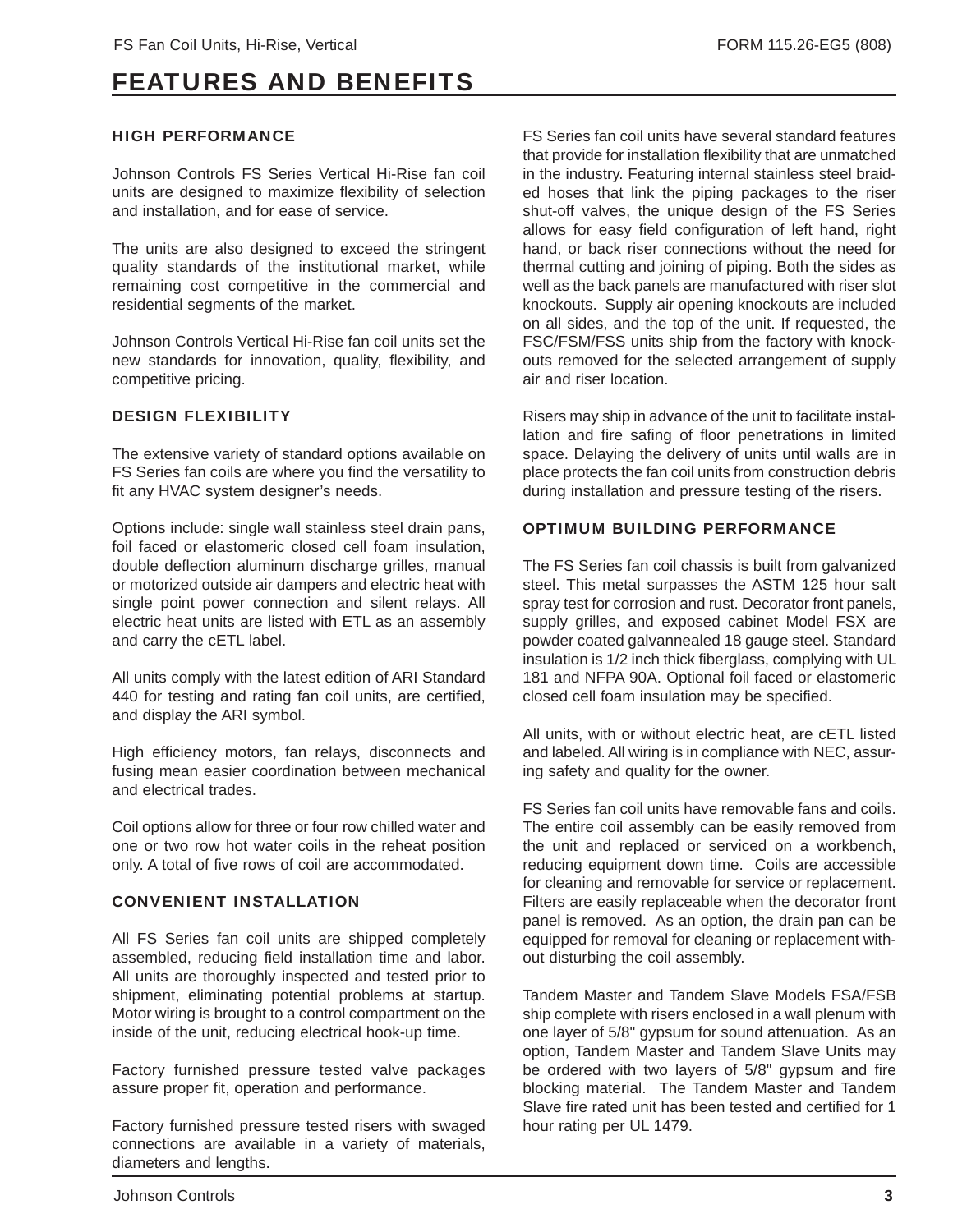## CONSTRUCTION FEATURES

#### MODELS FSC, FSM, FSS, FSA/FSB, FSX

FS Series fan coils have many standard and optional features which are unique to the industry (see page 7 for a complete listing).

Single wall galvanized or stainless steel (optional) insulated drain pans are positively sloped to drain connections Optional removable drain pan Chilled water cooling coils up to 4 rows Hot water heating coils up to 2 rows are located in the reheat position Maximum 5 total rows of coils combined Optional electric heat is ETL listed as an assembly for safety compliance Entire electric heat assembly can be removed for servicing Single point power connection on all units with and without electric heat Powder coated 18 gauge steel decorator front panel return grille (not shown) Top discharge knockout permits ducted connection 1/2" thick fiberglass insulation (standard), or foil faced or elastomeric closed cell foam insulation (optional) Integral 1" throwaway filter (standard), or 1" pleated or synthetic media filter (optional) Permanently lubricated, three tap, PSC fan motors designed for quiet and efficient operation Fan assembly can be easily removed for servicing on slide out rails Double deflection discharge grille (optional) Factory mounted chilled and hot water and condensate insulated risers (not shown). Risers may also ship in advance of the unit. Model FSX exposed cabinet features durable, powder coat paint finish Unit or wall mounted analog, digital display, or programmable thermostats P-trap (removable) connection to condensate drain riser Field configurable. Both side and back panels are manufactured with knockouts for riser piping and supply air openings. Facilitates field conversion of riser and supply air grille locations. Factory mounted piping packages Hinged, quick open control door allows easy access to all electrical components Stainless steel flexible braided hoses provide installation flexibility and accommodate riser expansion and contraction Optional blower shield (not shown) eliminates accidental contact with fan assembly ETL and ARI 440 listed and labeled

Tandem Master and Tandem Slave Models FSA/FSB ship complete with risers enclosed in a wall plenum with one layer of 5/8" gypsum for sound attenuation. As an option, Tandem Master and Tandem Slave units may be ordered with two layers of 5/8" gypsum and fire blocking material for a one hour fire rating per UL 1479.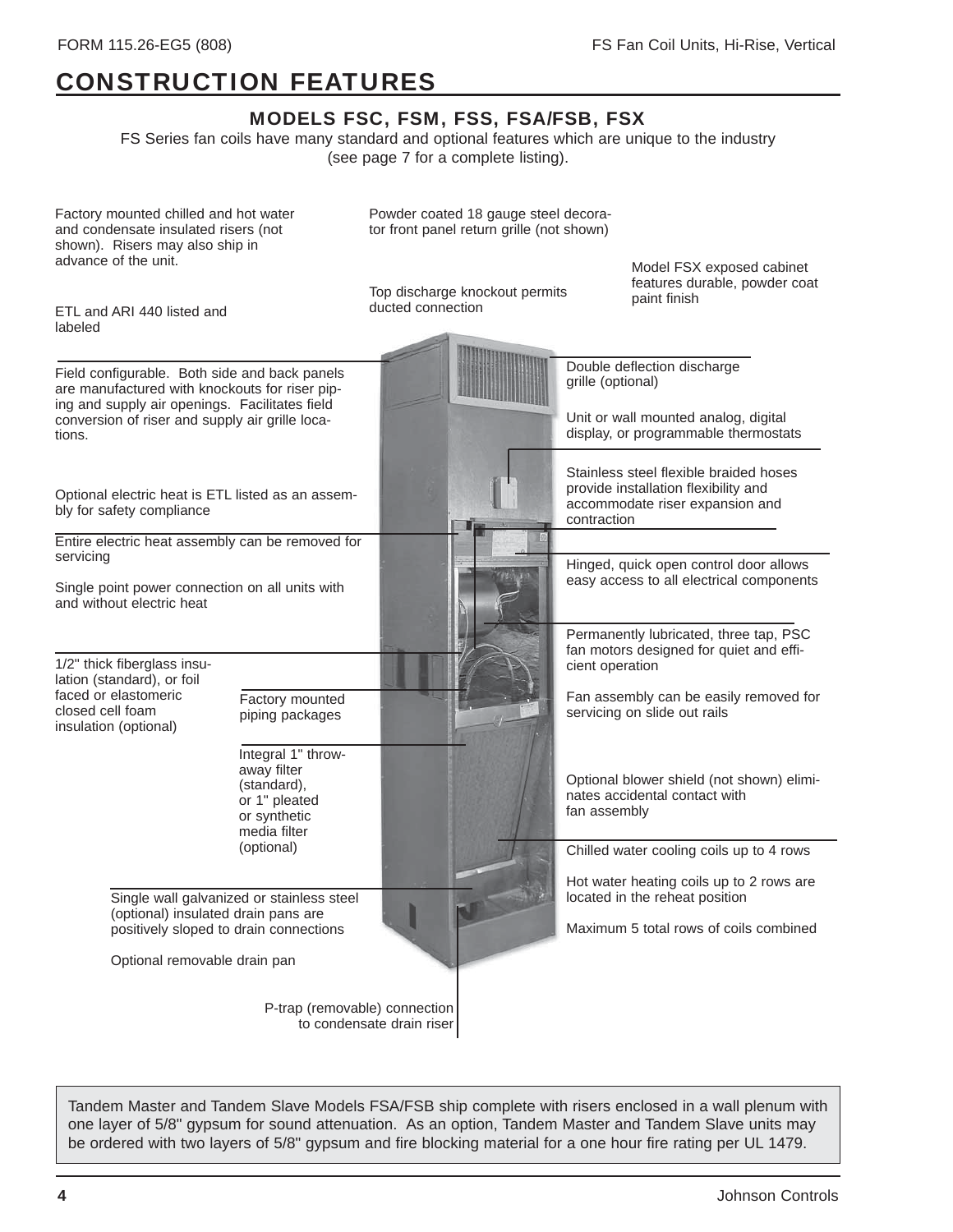### CONSTRUCTION FEATURES



#### FAN DECK

For ease of service, the fan/motor assembly is easily removed by unscrewing two locknuts located at the front of the assembly. Slide rails support the fan during removal and installation, and the electrical harness is equipped with a quick connect plug.



#### DRAIN PAN

The sloped insulated drain pan is available in stainless steel construction. Standard drain pans are externally insulated, single wall galvanized steel. As an option, the FS Series drain pan can be equipped for easy removal from the front of the unit for inspection and cleaning. For optimum moisture resistance and cleanability, the fan coil unit may be lined with foil faced fiberglass insulation (shown above) or elastomeric closed cell foam insulation.

#### FILTERS

Filter options include 1" throwaway (standard), pleated MERV 6, or synthetic media. Filters are easily replaceable from the return air when the front panel is removed.

#### POWDER COAT PAINTED SURFACE

Exposed cabinet Model FSX, as well as the front return textured decorator panel, feature a powder coat finish that resists scuffing, scratching, fading, and fingerprints.





COILS AND PIPING

All fan coils are available in 2 or 4 pipe configurations. The heating coil is standard in the reheat position. Access for cleaning on both the entering and leaving air sides is available. Coils are removable from the front of the unit for service.



#### STAINLESS STEEL BRAIDED HOSES

Stainless steel braided hoses allow for flexibility and thermal expansion within the unit cabinet. The hose-tocoil and hose-to-riser connections are made via a threaded swivel adapter, simplifying coil removal.

#### **RISERS**

Risers, coils and piping packages are pressure tested and ship installed on the unit as a complete package. Risers may also ship in advance of the unit. This option greatly simplifies installation, while keeping the units free of construction debris during pressure testing of the risers.

#### CONTROL ENCLOSURE

The spacious hinged electrical compartment houses all electric heat and control components. Terminal strips are furnished for simple power and control wiring connections.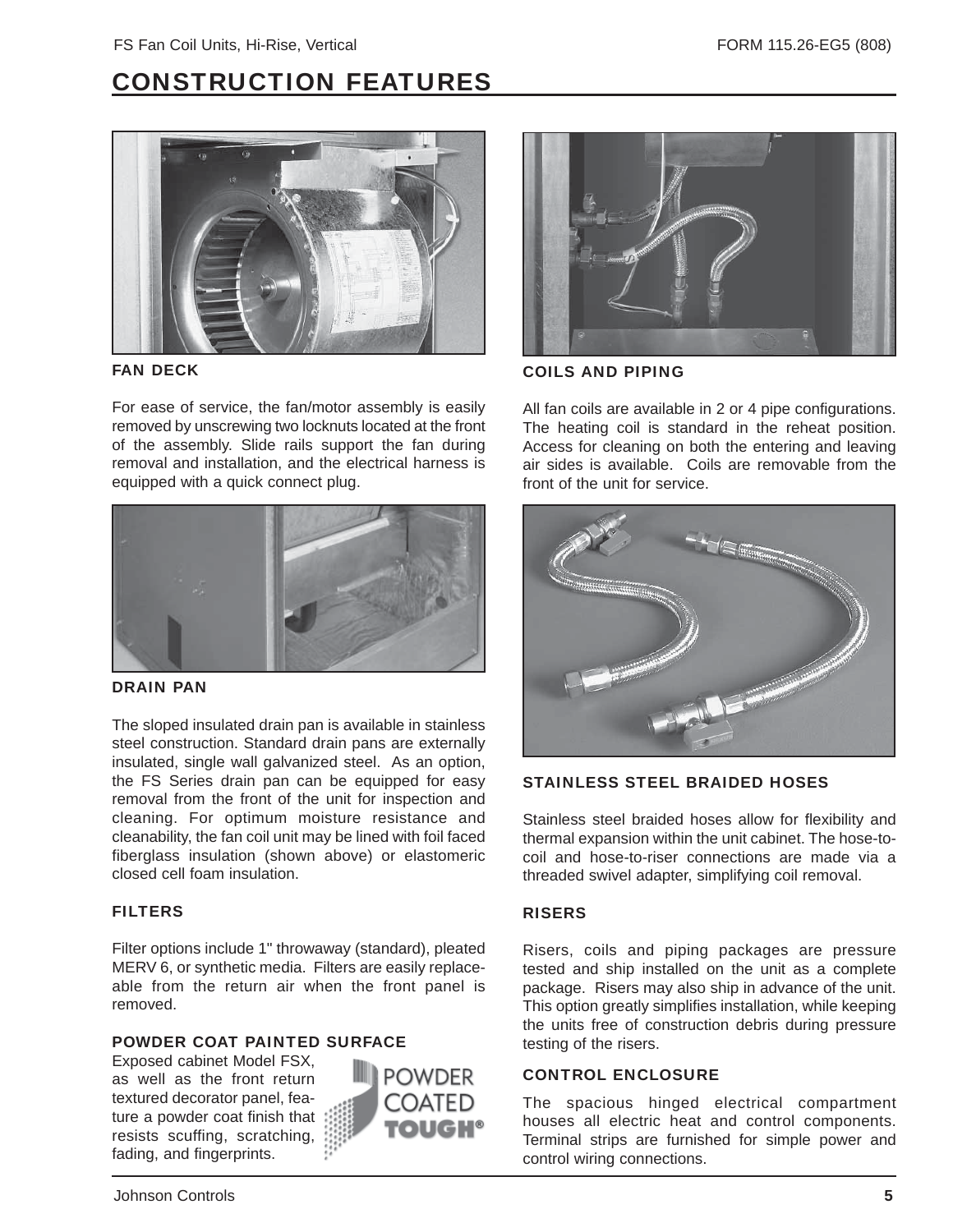### CONSTRUCTION FEATURES

#### REDUCING MOLD GROWTH IN HI-RISE RESIDENTIAL PROJECTS

FS Series fan coils feature several options to mitigate mold and mildew when applied in a properly designed and constructed building. For humid climates, Johnson Controls offers innovations to ensure optimum humidity control at part load conditions.

- **Elastomeric closed cell foam insulation** is a great alternative to fiberglass insulation in extremely humid climates, as well as educational and hi-rise residential facilities. The material's smooth and cleanable surface makes it naturally mold resistant, with no danger of fibrous material entering the airstream. Additional features include:
	- Easily cleaned surface resists dirt, moisture absorption, and microbial growth – even if torn or punctured.
	- Higher temperature limit than polyethylene CCF, able to withstand service temperature spikes without permanent failure.
	- More flexible than polyethylene CCF at 75°F, allowing expansion and contraction in hot and cold cycle applications.
	- Compression resistance; retains its thermal insulating capacity.
	- Outer moisture vapor barrier or liner not required.
	- Ratings: NFPA 90A and 90B, ASTM E84, ASTM G-21 (fungi resistance), UL 181 (mold growth/humidity and air erosion)
- **Motorized coil bypass damper** in conjunction with fan speed control increases dehumidification at part load and more closely matches cooling capacity to the room load during off peak operation.
- **Innovative temperature and humidity controller** improves part load relative humidity control.
- **Deep loading, synthetic media filtration** protects both the coil and the coil bypass air from airborne contaminants. Filter frame and media are non organic, and will not support mold growth.
- **Ship In Advance Risers** allow installation and pressure testing during building construction, prior to units arriving on job site.
- **Stainless Steel Drain Pans and Coil Casings** are available for use where added corrosion resistance or longevity are required.
- **Coils and piping packages are removable in minutes** through the standard front panel with only a screwdriver and pair of wrenches for periodic cleaning or service outside of the unit.
- **IAQ drain pan** is positively sloped to prevent standing water. An optional drain pan is removable for effective cleaning.

Refer to the Guide Specifications in this catalog for additional information on many of these features.



Positively sloped drain pan prevents standing water; lined with closed cell foam insulation for added moisture protection.



Supply air opening knockouts may be left in place during building construction to keep units dry and free from construction debris.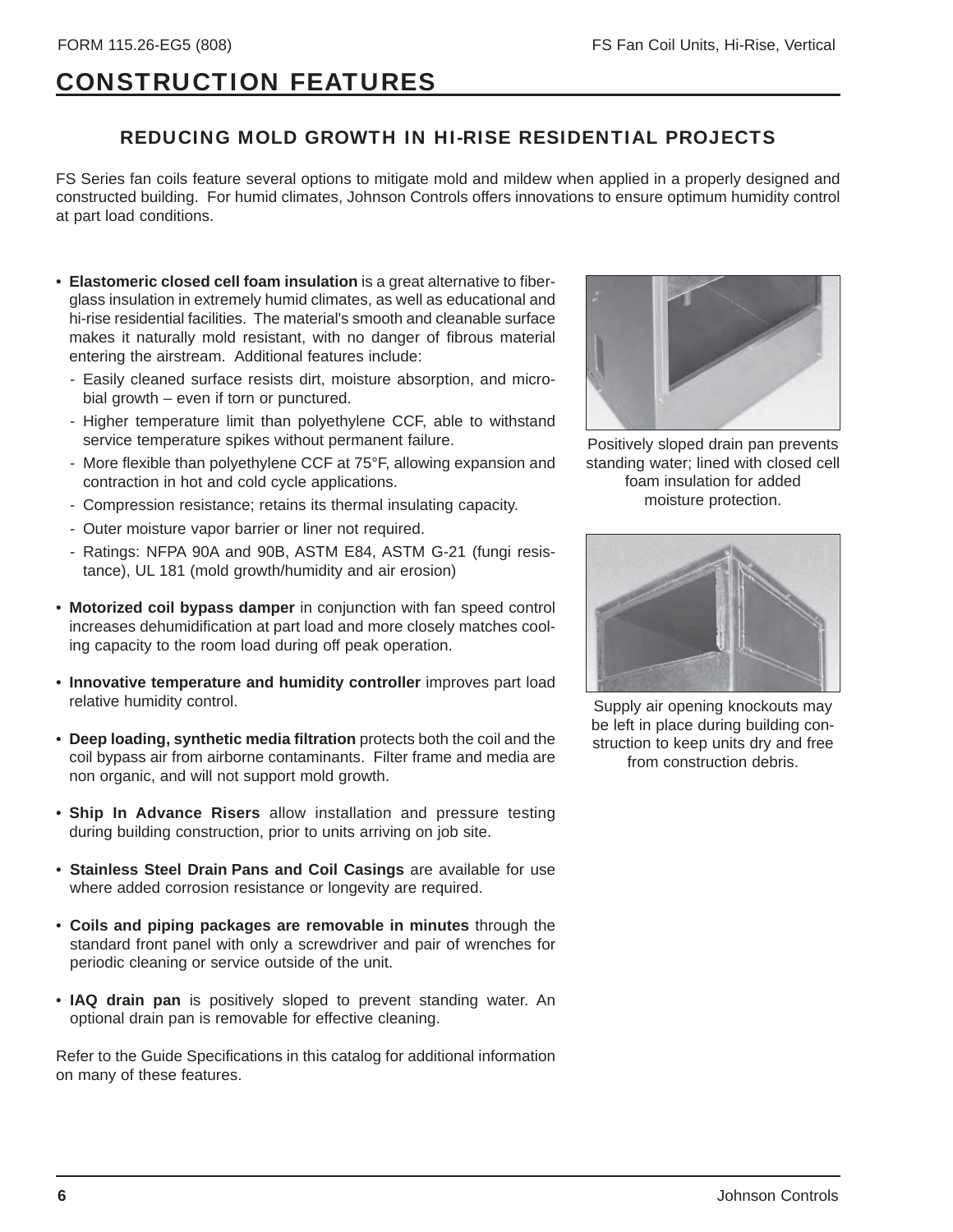### STANDARD AND OPTIONAL FEATURES

#### STANDARD FEATURES

#### **Construction**

- ARI 440 certified and labeled
- Galvanized steel construction
- 1/2" thick fiberglass insulation
- Integral filter rack with 1" throwaway filter
- Riser slot knockouts
- Supply air knockouts

#### **Decorator Front Panel**

- Stamped louver return air grille
- Durable powder coat paint
- Quarter-turn cam lock fasteners

#### **Supply Air**

- Single outlet
- Front, side or top outlets

#### **Coils**

- Cooling 3 or 4 row chilled water
- Heating 1 or 2 row hot water reheat position
- 5 total rows of cooling and heating coils maximum
- 1/2" O.D. seamless copper tubes
- 0.016" tube wall thickness
- High efficiency aluminum fin surface for optimizing heat transfer, pressure drop and carryover
- Easily removable for service
- Manual air vents

#### **Drain Pans**

- Single wall, galvanized steel, externally insulated fire retardant and anti microbial
- Positively sloped to drain connection
- 7/8" O.D. drain connection
- P-trap factory installed

#### **Fan Assemblies**

- Forward curved, DWDI centrifugal type blowers
- 115 volt, single phase, three tap PSC motors
- Quick disconnect motor connections
- Easily removable fan/motor deck for service

#### **Electrical**

- cETL listed for safety compliance
- Electrical enclosure with access door for field wiring terminations
- Terminal block for field connections

#### **Electric Heat**

- ETL listed as an assembly for safety compliance
- Integral electric heat assembly with removable elements for easy service
- Automatic reset primary and back-up secondary thermal limits
- Single point power connection

#### OPTIONAL FEATURES

#### **Construction**

- Master/Slave arrangements
- Foil faced fiberglass insulation
- Elastomeric closed cell foam insulation
- 1" pleated filter (MERV 6)
- Manual or motorized outside air damper

### • Blower shield

#### **Decorator Front Panel**

• Recessing frame • Full faced aluminum grille

#### **Supply Air**

- Double deflection discharge grille(s)
- Double outlets
- Sight and sound baffles for double outlet units
- Opposed blade damper

#### **Coils**

- Automatic air vents 0.025" tube wall
- Stainless steel coil casings

#### **Drain Pans**

- Stainless steel construction with external insulation
- Removable for cleaning

#### **Fan Assemblies**

• 208-230 & 277 volt, single phase, three tap PSC motors

#### **Electrical**

- SCR fan speed controller
- Fan relay packages
- Silent solid state fan relays
- Toggle disconnect switch
- Condensate overflow switch (drain pan)
- Main fusing
- Unit and remote mounted three speed fan switches

#### **Electric Heat**

- Manual reset secondary thermal limit
- Silent relay/contactors
- Door interlocking disconnect switches
- Main fusing

#### **Piping Packages**

- Factory assembled and installed
- 1/2" 2-way and 3-way normally closed, two position electric motorized valves
- Stainless steel braided hoses (threaded swivel connections) for thermal expansion including isolation ball valves with memory stop
- Fixed and adjustable flow control devices
- P/T ports and Y-strainers
- Modulating control valves
- High pressure close-off actuators (50 PSIG max)

#### **Thermostats**

- Analog, digital display, or programmable
- Unit and wall mounted
- 2 and 4-pipe control sequences
- Automatic and manual changeover

• 1/2" and 3/4" closed cell insulation • Type-M copper condensate riser<br>• Riser extensions • Riser cover

- Integral three speed fan switches
- ADA mounting location on front panel or unit sides

#### **Risers**

Johnson Controls 7

- Type-M or L copper with swaged connections
- 3/4" to 3" diameters

• Riser extensions • Ship in advance risers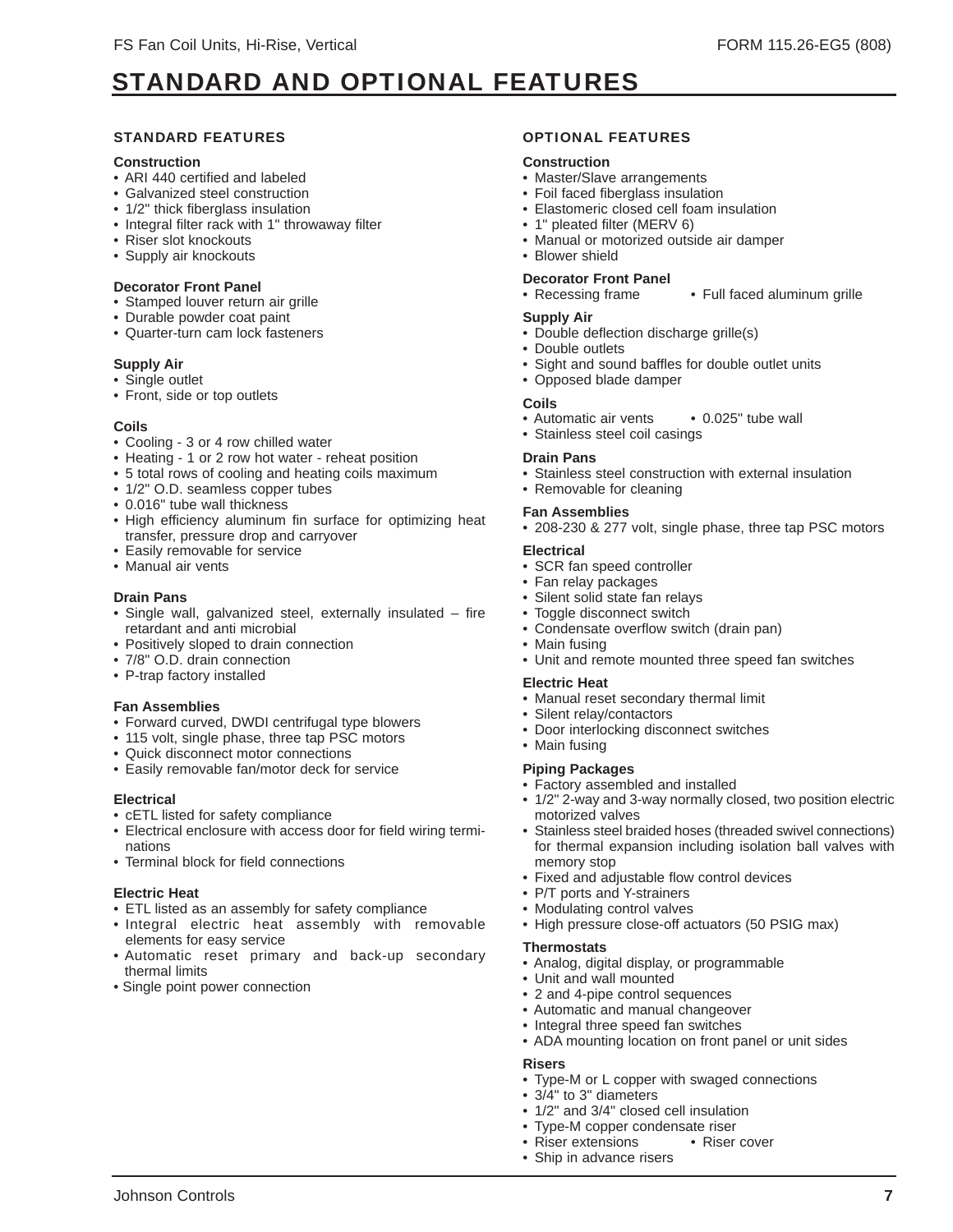## COILS, PHYSICAL DATA

#### COILS

Johnson Controls offers hot water and chilled water coils for specific application with all FS Series fan coil units. Strict on-site inspection before, during, and after installation guarantees the highest quality and performance available.

#### STANDARD FEATURES

- Cooling 3 or 4 row chilled water
- Heating 1 or 2 row hot water
- 5 total rows of cooling and heating coils maximum
- 1/2" O.D. seamless copper tubes
- 0.016" tube wall thickness
- High efficiency aluminum fin surface for optimizing heat transfer, pressure drop and carryover
- Manual air vents

#### OPTIONAL FEATURES

- Automatic air vents
- Stainless steel coil casings
- 0.025" tube wall thickness

Johnson Controls offers Web-Select®, the industry's first web-based fan coil rating and selection program for complete unit, coil and sound selection.

| <b>AIRFLOW CORRECTION FACTORS</b><br><b>FOR HOT WATER COILS</b> |                                                   |       |       |       |       |       |  |  |  |  |  |
|-----------------------------------------------------------------|---------------------------------------------------|-------|-------|-------|-------|-------|--|--|--|--|--|
| <b>UNIT</b>                                                     | 2 Row HW Coil<br>1 Row HW Coil                    |       |       |       |       |       |  |  |  |  |  |
| <b>SIZE</b>                                                     | High<br><b>High</b><br>Med.<br>Med.<br>Low<br>Low |       |       |       |       |       |  |  |  |  |  |
| 03                                                              | 0.927                                             | 0.961 | 0.950 | 0.859 | 0.924 | 0.903 |  |  |  |  |  |
| 04                                                              | 0.988                                             | 0.939 | 0.946 | 0.976 | 0.882 | 0.895 |  |  |  |  |  |
| 06                                                              | 0.965                                             | 0.953 | 0.927 | 0.931 | 0.908 | 0.859 |  |  |  |  |  |
| 08                                                              | 0.973                                             | 0.966 | 0.977 | 0.947 | 0.933 | 0.955 |  |  |  |  |  |
| 10                                                              | 0.981                                             | 0.975 | 0.997 | 0.962 | 0.951 | 0.994 |  |  |  |  |  |
| 12                                                              | 0.966                                             | 0.968 | 0.947 | 0.933 | 0.937 | 0.897 |  |  |  |  |  |

#### **NOTES:**

- 1. Use for addition of HW coils with CW coils on 4-pipe units only. Not for use on 2-pipe changeover systems.
- 2. For 1 row HW coil, use with 3 row or 4 row CW coils.
- 3. For 2 row HW coil, use with 3 row CW coils only.

**Example:** FS03 with 3 row cooling coil and no additional external static pressure, determine airflow with the addition of a 2 row HW coil.

**Solution:** From FS03 fan curve, CFM is 350 at 0 ESP. Multiply CFM by correction factor for 2 row coil. 350 x .859  $= 300$  CFM.

#### AIRFLOW CORRECTION ALTITUDE CORRECTION

| <b>ALTITUDE CORRECTION FACTORS</b> |          |       |       |       |       |       |       |                                                        |  |  |  |
|------------------------------------|----------|-------|-------|-------|-------|-------|-------|--------------------------------------------------------|--|--|--|
| Altitude (ft.)                     | $\Omega$ | 1000  | 2000  | 3000  | 4000  | 5000  | 6000  | 7000                                                   |  |  |  |
| <b>Air Density</b><br>(lb./ft.3)   |          |       |       |       |       |       |       | 0.075 0.0722 0.0697 0.0672 0.0648 0.0625 0.0601 0.0579 |  |  |  |
| Total<br>Capacity                  | 1.000    | 0.988 | 0.986 | 0.983 | 0.981 | 0.979 | 0.977 | 0.975                                                  |  |  |  |
| <b>Sensible</b><br>Capacity        | 1.000    | 0.960 | 0.930 | 0.900 | 0.860 | 0.830 | 0.800 | 0.770                                                  |  |  |  |
| <b>Static</b><br><b>Pressure</b>   | 1.000    | 0.960 | 0.930 | 0.900 | 0.860 | 0.830 | 0.800 | 0.770                                                  |  |  |  |

**NOTE:** Capacity and static pressures will be affected for applications above sea level. To apply correction factors, multiply factor to desired coil capacity or fan curve data.

**Example:** FS03 with 3 row coil, high speed fan operation at 3000 ft. above sea level and with 0.1 IN. W.C. ESP.

**Solution:** Using correction factors from Altitude Correction chart for 3000 ft. above sea level, data from ARI Standard Ratings table and fan curves.

 Total capacity = 12,500 BTUH (.983) = 12,288 BTUH Sensible Capacity =  $8,000$  BTUH  $(.90)$  =  $7,200$  BTUH  $SP = .1 (.90) = .09$  IN. W.C.

| <b>UNIT</b><br><b>SIZE</b> | <b>FILTER FACE</b><br><b>COIL FACE</b><br><b>AREA</b><br><b>AREA</b> |              | <b>NOMINAL FILTER SIZES</b>           |
|----------------------------|----------------------------------------------------------------------|--------------|---------------------------------------|
| 03                         | $2.17$ [.20]                                                         | $2.29$ [.21] | 13 3/4 x 24 x 1" [349 x 610 x 25]     |
| 04                         | $2.17$ [.20]                                                         | $2.29$ [.21] | 13 3/4 x 24 x 1" [349 x 610 x 25]     |
| 06                         | $2.77$ [.26]                                                         | 2.90 [.27]   | 15 3/4 x 26 1/2 x 1" [400 x 673 x 25] |
| 08                         | $2.77$ [.26]                                                         | 2.90 [.27]   | 15 3/4 x 26 1/2 x 1" [400 x 673 x 25] |
| 10                         | $3.85$ [.36]                                                         | 3.98 [.37]   | 19 3/4 x 29 x 1" [502 x 737 x 25]     |
| 12                         | $3.85$ [.36]                                                         | 3.98 [.37]   | 19 3/4 x 29 x 1" [502 x 737 x 25]     |

#### FACE AREA, FREE AREA AND FILTER SIZES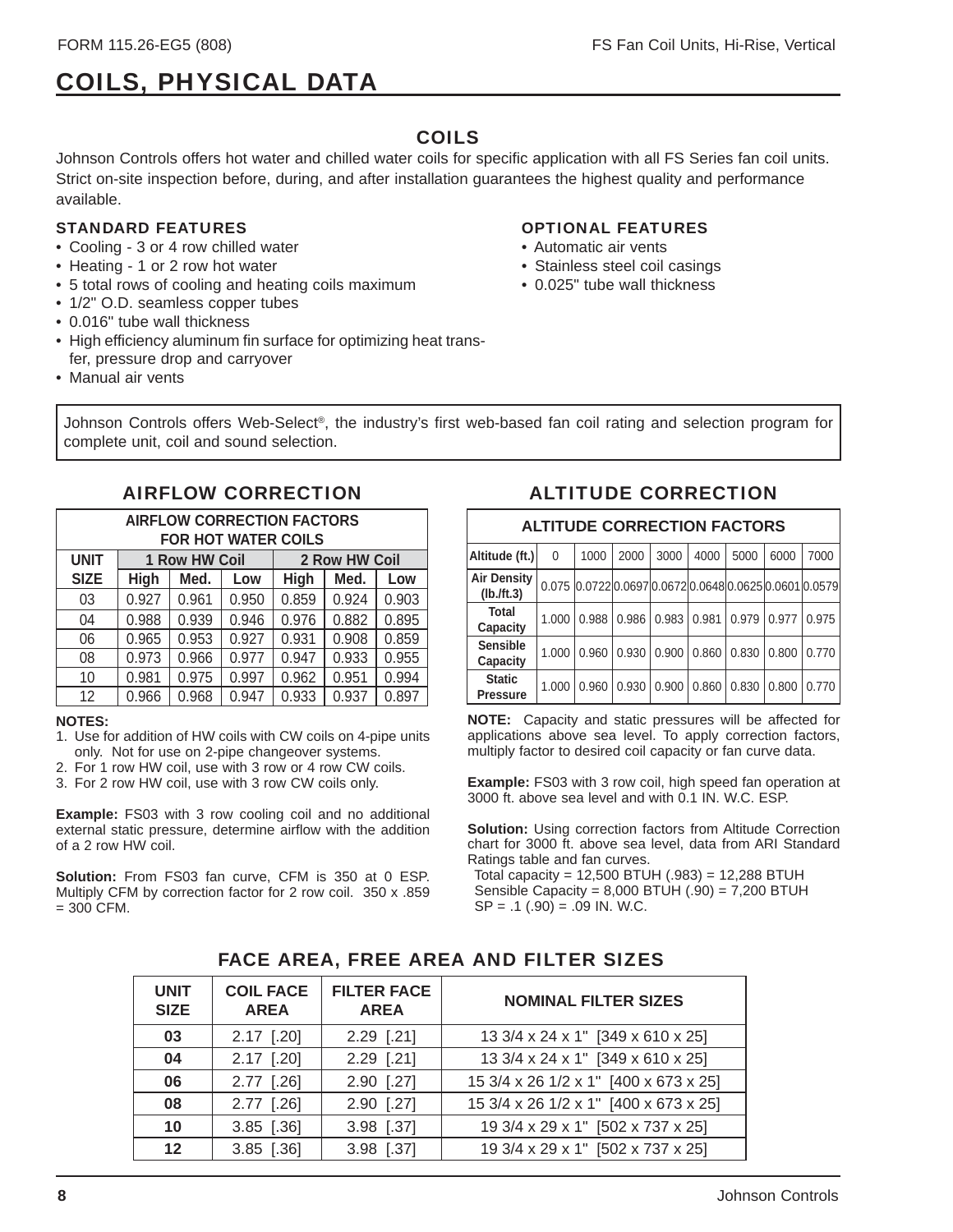### PHYSICAL DATA

|                              | <b>COIL</b> |            | <b>AIRFLOW</b>           | <b>COOLING CAPACITY</b> |              | <b>WATER</b>              |                     | <b>POWER</b>            |
|------------------------------|-------------|------------|--------------------------|-------------------------|--------------|---------------------------|---------------------|-------------------------|
| <b>MODEL/</b><br><b>SIZE</b> | <b>Rows</b> | <b>FPI</b> | <b>CFM</b><br>(DRY FLOW) | QT<br>(BTUH)            | QS<br>(BTUH) | <b>Flow Rate</b><br>(GPM) | <b>WPD</b><br>ft-wg | <b>INPUT</b><br>(WATTS) |
| <b>FS 03</b>                 | 3           | 14         | 350                      | 13400                   | 8500         | 3.0                       | 12.7                | 74                      |
| <b>FS 04</b>                 | 3           | 14         | 480                      | 16800                   | 10800        | 3.8                       | 18.8                | 129                     |
| <b>FS 06</b>                 | 3           | 14         | 600                      | 21000                   | 13600        | 4.7                       | 10.1                | 170                     |
| <b>FS 08</b>                 | 3           | 14         | 860                      | 26900                   | 17700        | 6.0                       | 15.7                | 309                     |
| <b>FS 10</b>                 | 3           | 14         | 1020                     | 36500                   | 24400        | 7.6                       | 13.3                | 365                     |
| <b>FS12</b>                  | 3           | 14         | 1230                     | 40000                   | 26000        | 8.7                       | 15.2                | 468                     |
| <b>FS 03</b>                 | 4           | 14         | 340                      | 14900                   | 9300         | 3.4                       | 20.0                | 82                      |
| <b>FS 04</b>                 | 4           | 14         | 460                      | 19100                   | 12000        | 4.3                       | 27.7                | 118                     |
| <b>FS 06</b>                 | 4           | 14         | 580                      | 24000                   | 15200        | 5.4                       | 16.9                | 165                     |
| <b>FS 08</b>                 | 4           | 14         | 830                      | 28000                   | 19000        | 6.7                       | 11.7                | 290                     |
| <b>FS 10</b>                 | 4           | 14         | 990                      | 39500                   | 25100        | 8.8                       | 20.2                | 355                     |
| <b>FS12</b>                  | 4           | 14         | 1190                     | 44500                   | 28400        | 10.1                      | 26.1                | 474                     |

#### ARI STANDARD RATINGS

**NOTE:** Based on 80°F DB and 67°F WB EAT, 45°F EWT, 10°F temperature rise, high fan speed. Motor type is PSC and motor voltage is 115/1/60. Airflow under dry coil conditions. All models tested at 0.0" external static pressure.

#### HEATING CAPACITY

|                            |                     |                    |             | 1 ROW      |            |             | 2 ROW      |            |             | 3 ROW      |            |             | 4 ROW      |            |
|----------------------------|---------------------|--------------------|-------------|------------|------------|-------------|------------|------------|-------------|------------|------------|-------------|------------|------------|
| <b>UNIT</b><br><b>TYPE</b> | UNIT<br><b>SIZE</b> | NOM.<br><b>CFM</b> | QS<br>(MBH) | <b>GPM</b> | <b>WPD</b> | QS<br>(MBH) | <b>GPM</b> | <b>WPD</b> | QS<br>(MBH) | <b>GPM</b> | <b>WPD</b> | QS<br>(MBH) | <b>GPM</b> | <b>WPD</b> |
|                            | 03                  | 350                | 17.0        | 0.9        | 2.0        | 27.8        | 1.4        | 8.3        | 33.2        | 1.7        | 3.0        | 36.4        | 1.9        | 5.2        |
|                            | 04                  | 450                | 20.3        | 1.1        | 2.8        | 33.9        | 1.7        | 12.1       | 41.1        | 2.1        | 4.4        | 45.8        | 2.3        | 6.7        |
| <b>FS</b>                  | 06                  | 600                | 25.7        | 1.3        | 5.3        | 43.1        | 2.2        | 25.6       | 53.4        | 2.7        | 8.3        | 58.7        | 3.0        | 4.4        |
|                            | 08                  | 800                | 30.4        | 1.6        | 7.1        | 50.2        | 2.6        | 5.6        | 67.4        | 3.4        | 12.5       | 74.9        | 3.8        | 6.8        |
|                            | 10                  | 1000               | 43.1        | 2.2        | 16.7       | 69.5        | 3.6        | 12.5       | 56.6        | 4.4        | 4.1        | 96.5        | 4.9        | 3.7        |
|                            | 12                  | 1200               | 48.0        | 2.5        | 20.2       | 78.6        | 4.0        | 14.2       | 100.2       | 5.1        | 5.3        | 112.6       | 5.8        | 4.9        |

**NOTE:** Based on 70°F DB EAT, 180°F EWT, 40°F temperature drop, high fan speed.

#### UNIT WEIGHT DATA

|                             | <b>COMPONENT</b>                                    | <b>UNIT SIZE</b> |           |           |           |                     |          |  |  |  |
|-----------------------------|-----------------------------------------------------|------------------|-----------|-----------|-----------|---------------------|----------|--|--|--|
|                             |                                                     | 03               | 04        | 06        | 08        | 10                  | 12       |  |  |  |
|                             | <b>FS BASE UNIT</b>                                 | 218 [99]         | 218 [99]  | 235 [107] | 235 [107] | 277 [126] 277 [126] |          |  |  |  |
|                             | <b>FSA/FSB</b><br><b>FIRE RATED WALL PLENUM</b>     | 130 [59]         | 130 [59]  | 145 [66]  | 145 [66]  | 160 [73]            | 160 [73] |  |  |  |
|                             | <b>FSA/FSB</b><br><b>NON FIRE RATED WALL PLENUM</b> | 78 [35]          | 78 [35]   | 87 [40]   | 87 [40]   | 96 [44]             | 96 [44]  |  |  |  |
|                             | (4) 2" RISERS & (1) 1" RISER (115" L & 3/4" INS)    | 100 [45]         | 100 [45]  | 100 [45]  | 100 [45]  | 100 [45]            | 100 [45] |  |  |  |
|                             | 3 ROW - DRY                                         | 20 [9]           | 20 [9]    | 24 [11]   | 24 [11]   | 34[15]              | 34 [15]  |  |  |  |
|                             | 3 ROW - WET                                         | 26 [12]          | 26 [12]   | $31$ [14] | $31$ [14] | 44 [20]             | 44 [20]  |  |  |  |
| <b>TOTAL</b><br><b>COIL</b> | 4 ROW - DRY                                         | 25 [11]          | $25$ [11] | 30[14]    | 30[14]    | 42 [19]             | 42 [19]  |  |  |  |
| <b>ROWS</b>                 | 4 ROW - WET                                         | 32 [15]          | 32 [15]   | 39 [18]   | 39 [18]   | 55 [25]             | 55 [25]  |  |  |  |
|                             | 5 ROW - DRY                                         | 30[14]           | 30[14]    | 35[16]    | 35[16]    | 50 [23]             | 50 [23]  |  |  |  |
|                             | 5 ROW - WET                                         | 38 [17]          | 38 [17]   | 46 [21]   | 46 [21]   | 66 [30]             | 66 [30]  |  |  |  |

**NOTE:** Unit weight data is in pounds [kilograms].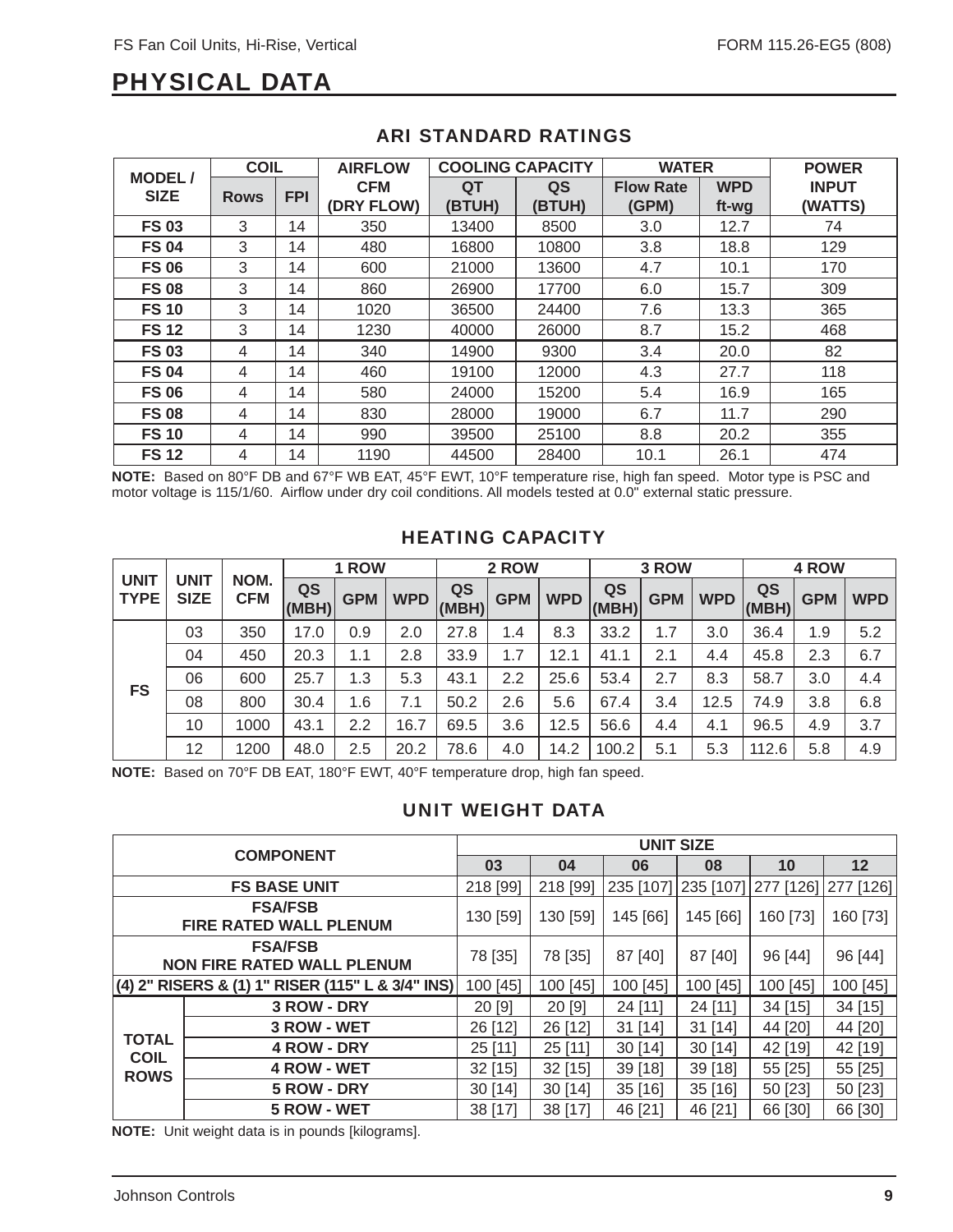### ELECTRIC HEAT

#### STANDARD FEATURES

- ETL listed as an assembly for safety compliance
- Single point power connection
- Mounted in preheat position
- Automatic reset primary and back-up secondary thermal limits
- Internal wiring rated at 105°C
- Integral electric heat assembly with removable element for easy service
- Stainless steel terminals and hardware

#### OPTIONAL FEATURES

- Silent solid state relays
- Manual reset secondary thermal units
- Door interlocking disconnect switch
- Main fusing

#### **ELECTRICAL CALCULATIONS INFORMATION**

- 1. Contact your local Johnson Controls representative for more information on electrical calculations, including FLA, MCA, and MOP.
- 2. Non-Fused Door Interlock Disconnect Switch shall be sized according to MCA.
- 3. Fused Door Interlock Disconnect Switch and Main Fusing shall be sized according to MOP.

| EEEVIND IIEAT SEEEVITSIV SIIANI (AMI S) |              |     |      |      |      |      |             |      |      |      |      |
|-----------------------------------------|--------------|-----|------|------|------|------|-------------|------|------|------|------|
|                                         | <b>MBH</b>   | 3.4 | 6.8  | 10.2 | 13.7 | 17.1 | 20.5        | 23.9 | 27.3 | 30.7 | 34.1 |
| <b>UNIT</b>                             | <b>KW</b>    | 1.0 | 2.0  | 3.0  | 4.0  | 5.0  | 6.0         | 7.0  | 8.0  | 9.0  | 10.0 |
| <b>SIZE</b>                             | <b>VOLTS</b> |     |      |      |      |      | <b>AMPS</b> |      |      |      |      |
|                                         | 115          | 8.7 | 17.4 | 26.1 |      |      |             |      |      |      |      |
| 03                                      | 208          | 4.8 | 9.6  | 14.4 |      |      |             |      |      |      |      |
|                                         | 230          | 4.4 | 8.7  | 13.1 |      |      |             |      |      |      |      |
|                                         | 277          | 3.6 | 7.2  | 10.8 |      |      |             |      |      |      |      |
|                                         | 115          | 8.7 | 17.4 | 26.1 | 34.8 |      |             |      |      |      |      |
| 04                                      | 208          | 4.8 | 9.6  | 14.4 | 19.2 |      |             |      |      |      |      |
|                                         | 230          | 4.4 | 8.7  | 13.1 | 17.4 |      |             |      |      |      |      |
|                                         | 277          | 3.6 | 7.2  | 10.8 | 14.4 |      |             |      |      |      |      |
|                                         | 115          | 8.7 | 17.4 | 26.1 | 34.8 |      |             |      |      |      |      |
| 06                                      | 208          | 4.8 | 9.6  | 14.4 | 19.2 | 24.1 |             |      |      |      |      |
|                                         | 230          | 4.4 | 8.7  | 13.1 | 17.4 | 21.8 |             |      |      |      |      |
|                                         | 277          | 3.6 | 7.2  | 10.8 | 14.4 | 18.1 |             |      |      |      |      |
|                                         | 115          | 8.7 | 17.4 | 26.1 | 34.8 |      |             |      |      |      |      |
| 80                                      | 208          | 4.8 | 9.6  | 14.4 | 19.2 | 24.1 | 28.9        | 33.7 | 38.5 |      |      |
|                                         | 230          | 4.4 | 8.7  | 13.1 | 17.4 | 21.8 | 26.1        | 30.5 | 34.8 |      |      |
|                                         | 277          | 3.6 | 7.2  | 10.8 | 14.4 | 18.1 | 21.7        | 25.3 | 28.9 |      |      |
|                                         | 115          | 8.7 | 17.4 | 26.1 | 34.8 |      |             |      |      |      |      |
| 10                                      | 208          | 4.8 | 9.6  | 14.4 | 19.2 | 24.1 | 28.9        | 33.7 | 38.5 | 43.3 |      |
|                                         | 230          | 4.4 | 8.7  | 13.1 | 17.4 | 21.8 | 26.1        | 30.5 | 34.8 | 39.2 | 43.5 |
|                                         | 277          | 3.6 | 7.2  | 10.8 | 14.4 | 18.1 | 21.7        | 25.3 | 28.9 | 32.5 | 36.1 |
|                                         | 115          | 8.7 | 17.4 | 26.1 | 34.8 |      |             |      |      |      |      |
| 12                                      | 208          | 4.8 | 9.6  | 14.4 | 19.2 | 24.1 | 28.9        | 33.7 | 38.5 | 43.3 |      |
|                                         | 230          | 4.4 | 8.7  | 13.1 | 17.4 | 21.8 | 26.1        | 30.5 | 34.8 | 39.2 | 43.5 |
|                                         | 277          | 3.6 | 7.2  | 10.8 | 14.4 | 18.1 | 21.7        | 25.3 | 28.9 | 32.5 | 36.1 |
| NOTEC.                                  |              |     |      |      |      |      |             |      |      |      |      |

#### ELECTRIC HEAT SELECTION CHART (AMPS)

#### **NOTES:**

1. Shaded areas of the electric heat selection chart indicate kW and voltage options not available.

2. Available voltages are single phase, 60 hertz.

3. Size heater for Leaving Air Temperature (LAT) less than 104°F.

4. Silent, solid state heater relay is available for heater currents less than 18 amps.

5. Ask your Johnson Controls representative about continuously modulating electric heat using SSR and special control options.



#### USEFUL FORMULA

| USEFUL FURIVIULAS |     |                                               |
|-------------------|-----|-----------------------------------------------|
| kW*               | $=$ | CFM $\times$ $\Delta$ T $\times$ 1.085**      |
|                   |     | 3413                                          |
| $10$ AMPs $=$     |     | kW x 1000                                     |
|                   |     | Volts                                         |
| $^\star$          |     | $1 \text{kW} = 3413$ BTU/H                    |
| $***$             |     | Capacity at sea level                         |
|                   |     | <b>Altitude Considerations:</b>               |
|                   |     | Reduce by 0.034 for each 1000 ft. of altitude |
| above sea level.  |     |                                               |
|                   |     | Example: 5000 ft./1000 ft. = 5                |
|                   |     |                                               |

 $5 \times 0.034 = 0.17$  $1.085 - 0.17 = 0.915$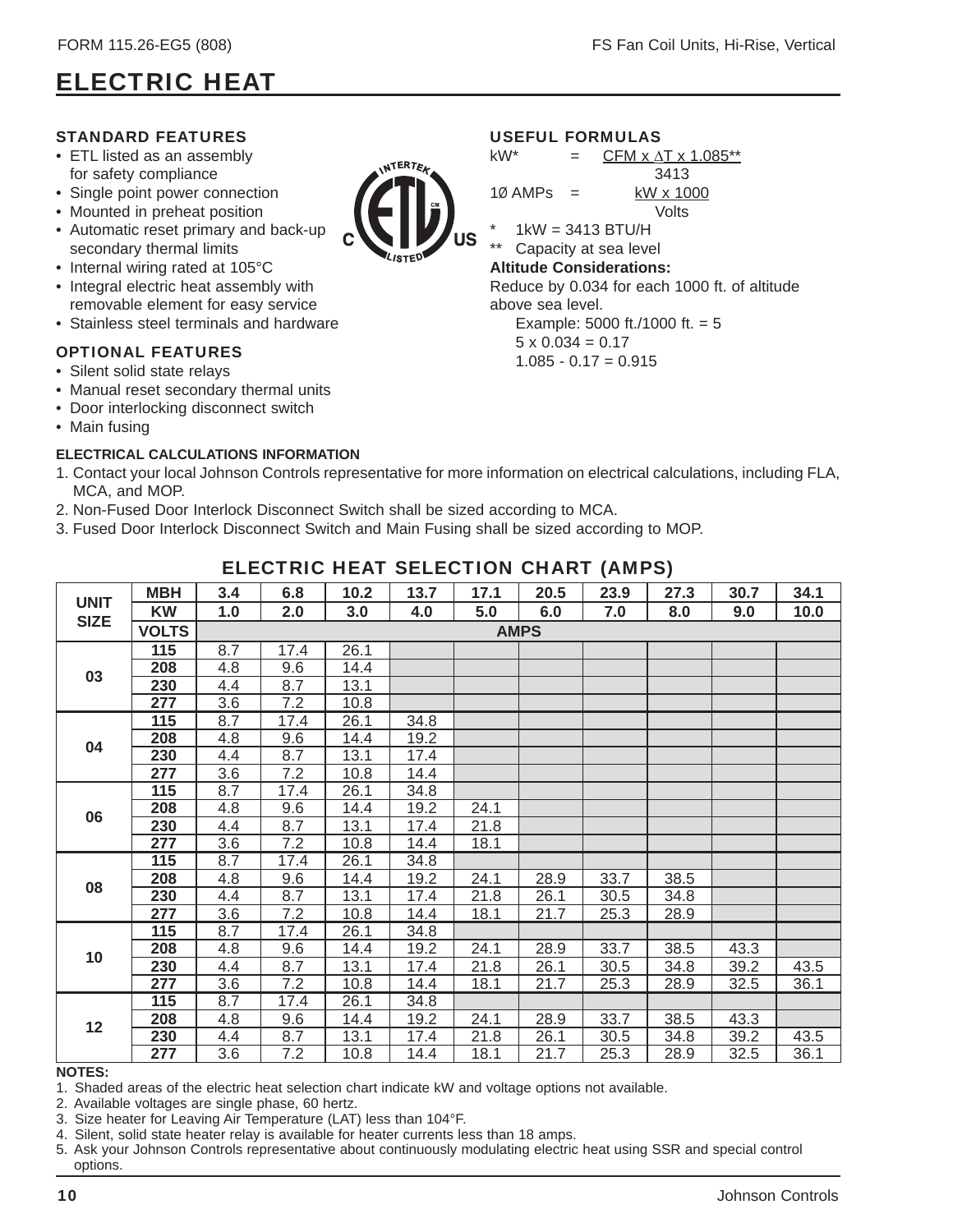### RISER SELECTION AND DATA

#### RISER APPLICATION AND SIZING

Technical information on heat transfer, fluid flow and pipe sizing can be found in the ASHRAE Fundamentals Handbook and various other technical documents and publications. Some of the factors affecting riser application and sizing are noise, tube erosion and economics. The Friction Loss For Risers chart (next page) displays riser tube diameter sizes as a function of flow (GPM), friction loss and water velocity. For maximum riser velocity on pressure drop per 100 ft., refer to ASHRAE 2001 Fundamentals 35.3 Table 6 for Riser Sizing. Riser sizes can be of a single diameter on low rise buildings, or varying sizes on medium to high rise buildings. Generally, riser copper type, size, length and insulation thickness are determined by the location of the fan coil unit in the building. Chilled water and hot water risers are available in Type-M or Type-L copper, varying diameters from 3/4" to 3", and with either 1/2" or 3/4" thick closed cell foam insulation. Condensate risers are available in Type-M copper, varying diameters from 3/4" to 1 1/4", and with 1/2" thick closed cell foam insulation.

#### RISER EXPANSION

Generally, in medium to high rise buildings, allowance must be made for pipe expansion. Model FS hi-rise fan coil units are furnished with hoses which act as expansion loops integral to the unit. The hose will allow for +/- 1½" of riser expansion and contraction. Additional expansion compensation must be made in the riser system in the field where movement is expected to exceed the factory allowances. The Allowable Riser Lengths Between System Expansion Loops chart (next page) displays the expansion characteristics of risers compared to water temperature difference. Technical information on pipe expansion, contraction and anchoring can be found in the ASHRAE HVAC Systems and Equipment Handbook and various other technical documents and publications.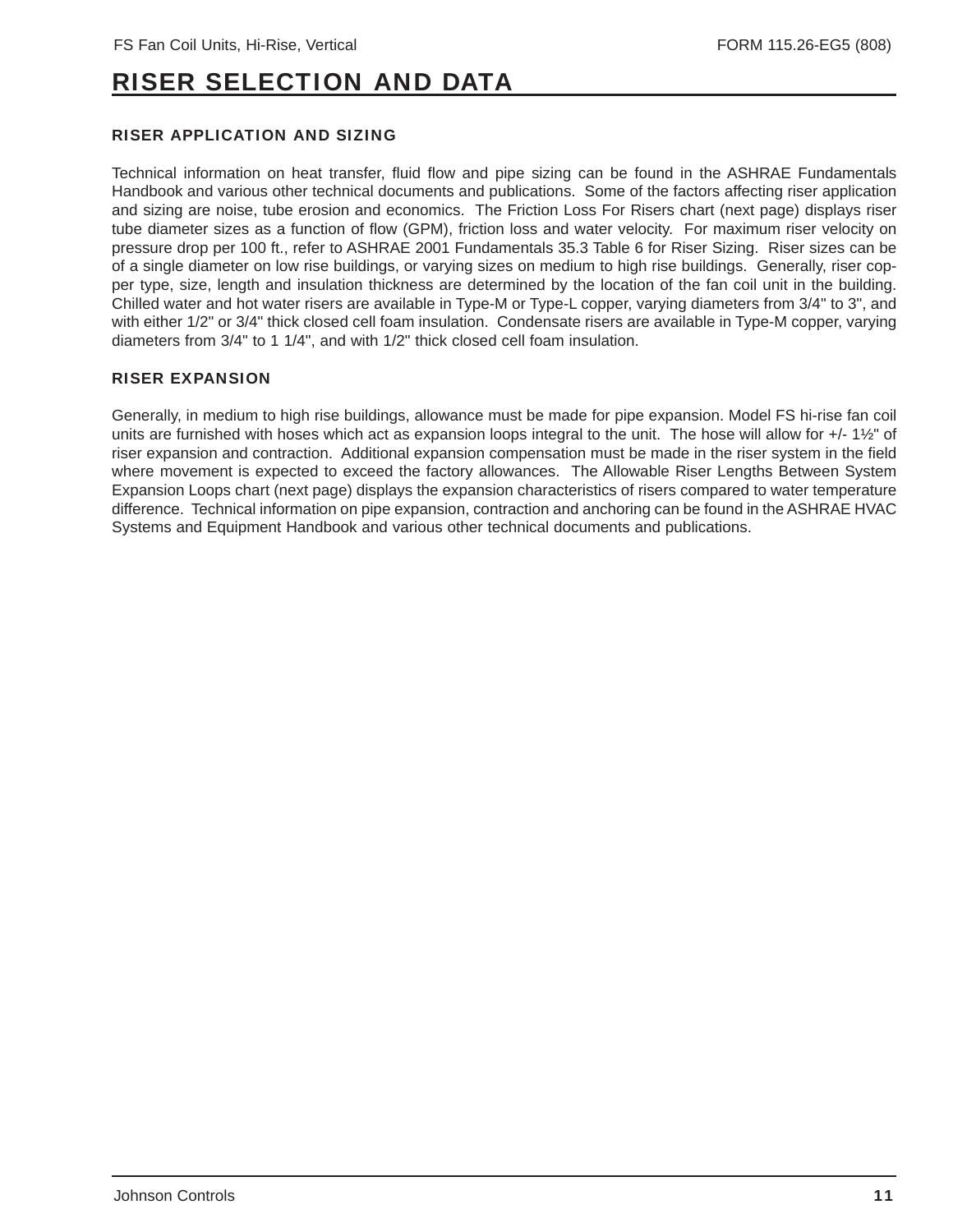### RISER SELECTION AND DATA



#### GENERAL FAN NOTES

- 1. Fan curves on the following page depict actual performance of each motor tap without any additional fan balance adjustment. Actual capacities which fall below each curve can be obtained by adding an adjustment device.
- 2. Johnson Controls fan coil units are equipped with permanent split-capacitor (PSC) motors with three separate taps (High, Medium and Low) which provides variable horsepower outputs. Most often, size selections are conservative and actual CFM requirements and/or external static pressure requirements are lower than those specified. In this case, the unit fan motor can be run at low or medium tap, substantially reducing the operating cost of the unit.
- 3. All fan curves are for 115/1/60 motors and include losses for cabinet, return grilles, electric heater, 3 or 4 row coil and clean 1" throwaway filter. For other coil configurations, adjust performance curves based on pressure losses for the coils using Web-Select®.
- 4. See page 14 for fan motor electrical data.

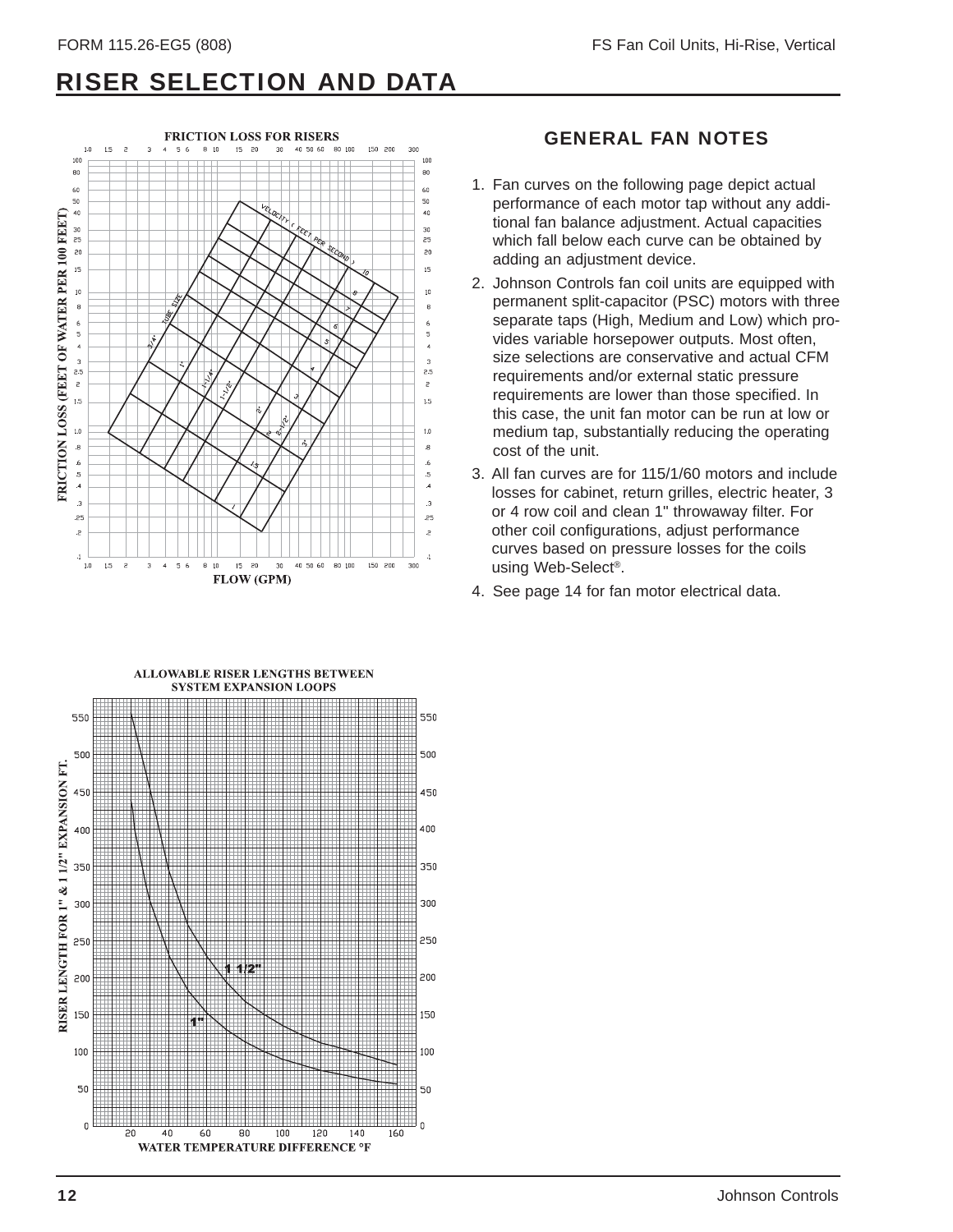### FAN PERFORMANCE CURVES











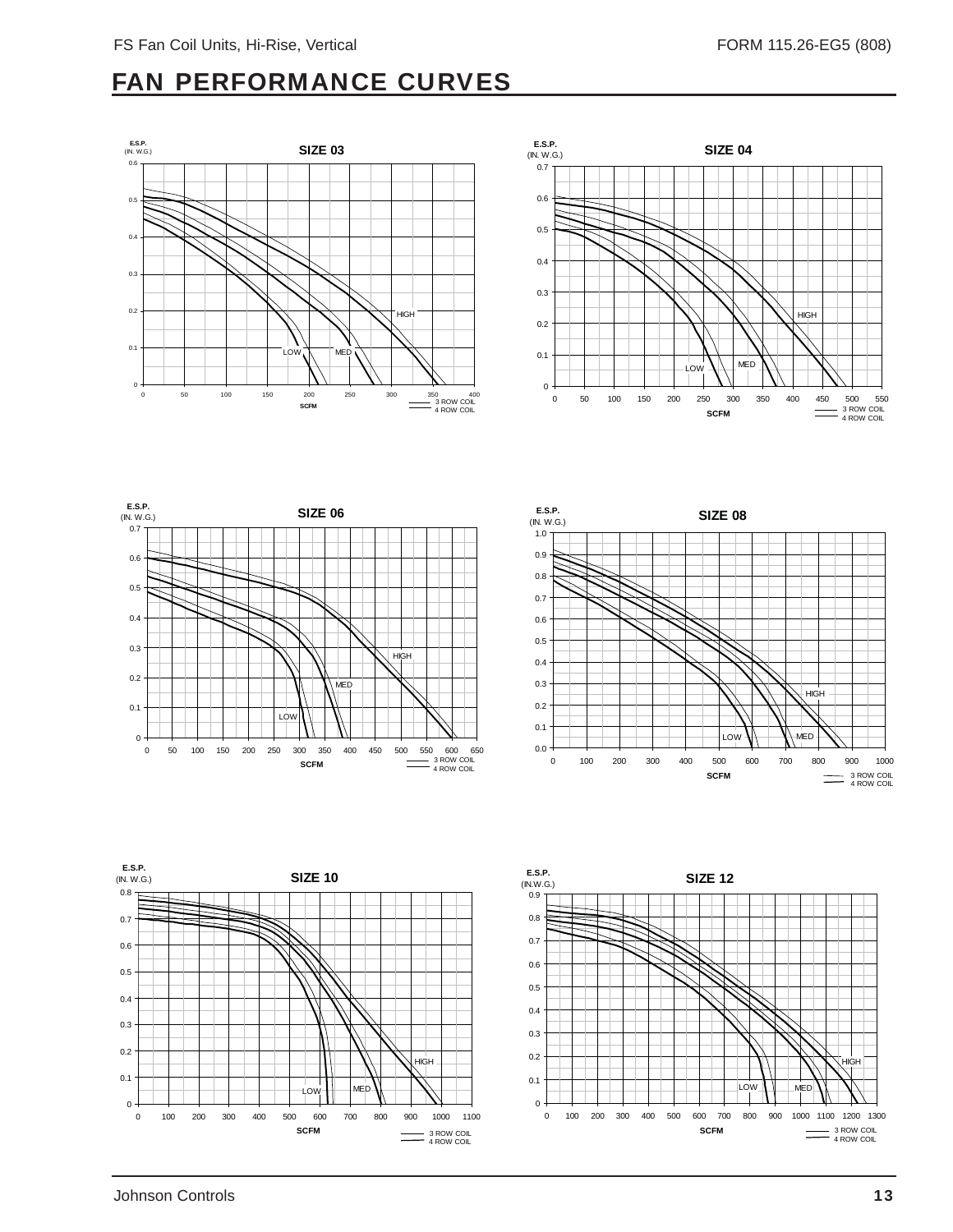### MOTOR, FAN AND SOUND DATA

| <b>UNIT</b> | <b>FAN</b>   | <b>MOTOR</b> | <b>115 VOLTS</b> |              |             | <b>208-230 VOLTS</b> |             | 277 VOLTS    |
|-------------|--------------|--------------|------------------|--------------|-------------|----------------------|-------------|--------------|
| <b>SIZE</b> | <b>SPEED</b> | <b>H.P.</b>  | <b>AMPS</b>      | <b>WATTS</b> | <b>AMPS</b> | <b>WATTS</b>         | <b>AMPS</b> | <b>WATTS</b> |
|             | High         | 1/35         | 0.6              | 66           | 0.3         | 74                   | 0.3         | 70           |
| 03          | Medium       | 1/60         | 0.5              | 54           | 0.2         | 58                   | 0.2         | 58           |
|             | Low          | 1/150        | 0.4              | 40           | 0.2         | 43                   | 0.2         | 45           |
|             | High         | 1/25         | 1.0              | 118          | 0.5         | 118                  | 0.5         | 124          |
| 04          | Medium       | 1/50         | 0.7              | 76           | 0.4         | 91                   | 0.3         | 93           |
|             | Low          | 1/100        | 0.5              | 52           | 0.3         | 67                   | 0.3         | 68           |
|             | High         | 1/15         | 1.3              | 132          | 0.6         | 129                  | 0.5         | 126          |
| 06          | Medium       | 1/30         | 0.9              | 82           | 0.5         | 93                   | 0.4         | 94           |
|             | Low          | 1/60         | 0.7              | 69           | 0.4         | 85                   | 0.3         | 93           |
|             | High         | 1/6          | 2.7              | 247          | 1.4         | 233                  | 1.0         | 240          |
| 08          | Medium       | 1/8          | 2.4              | 245          | 0.9         | 202                  | 0.9         | 217          |
|             | Low          | 1/10         | 2.2              | 205          | 0.6         | 177                  | 0.8         | 214          |
|             | High         | 1/5          | 2.7              | 279          | 1.2         | 310                  | 1.0         | 290          |
| 10          | Medium       | 1/6          | 1.9              | 277          | 0.8         | 285                  | 0.7         | 255          |
|             | Low          | 1/8          | 1.0              | 202          | 0.6         | 245                  | 0.5         | 220          |
|             | High         | 1/4          | 4.9              | 474          | 2.2         | 477                  | 2.0         | 458          |
| 12          | Medium       | 1/5          | 4.3              | 420          | 1.5         | 364                  | 1.4         | 418          |
|             | Low          | 1/6          | 3.7              | 325          | 1.1         | 332                  | 1.0         | 332          |

#### MOTOR AND FAN DATA

#### **NOTES:**

1. Motor electrical data is nameplated data. Actual data will vary with application.

2. 230 volt motor is nameplated for 208-230/1/60. Use 230 volt motor data for 208 volt applications.

#### SOUND DATA

|                  |                  |             | <b>TOTAL SOUND POWER LEVEL</b> |       |       |                                            |        |        |        |  |  |  |
|------------------|------------------|-------------|--------------------------------|-------|-------|--------------------------------------------|--------|--------|--------|--|--|--|
| <b>UNIT SIZE</b> | <b>FAN SPEED</b> | <b>SCFM</b> |                                |       |       | <b>OCTAVE BAND / CENTER FREQUENCY (HZ)</b> |        |        |        |  |  |  |
|                  |                  |             | 2/125                          | 3/250 | 4/500 | 5/1000                                     | 6/2000 | 7/4000 | 8/8000 |  |  |  |
|                  | High             | 356         | 59                             | 52    | 49    | 44                                         | 34     | 29     | 27     |  |  |  |
| 03               | Medium           | 279         | 56                             | 49    | 46    | 40                                         | 29     | 24     | 23     |  |  |  |
|                  | Low              | 212         | 51                             | 45    | 41    | 34                                         | 22     | 20     | 18     |  |  |  |
|                  | High             | 475         | 61                             | 54    | 50    | 44                                         | 37     | 33     | 26     |  |  |  |
| 04               | Medium           | 372         | 56                             | 49    | 46    | 39                                         | 31     | 27     | 26     |  |  |  |
|                  | Low              | 281         | 53                             | 44    | 41    | 33                                         | 24     | 21     | 18     |  |  |  |
|                  | High             | 601         | 68                             | 58    | 55    | 49                                         | 44     | 40     | 33     |  |  |  |
| 06               | Medium           | 505         | 62                             | 53    | 51    | 45                                         | 39     | 34     | 29     |  |  |  |
|                  | Low              | 385         | 57                             | 49    | 47    | 40                                         | 32     | 27     | 23     |  |  |  |
|                  | High             | 864         | 68                             | 60    | 59    | 55                                         | 49     | 46     | 38     |  |  |  |
| 08               | Medium           | 712         | 65                             | 58    | 57    | 52                                         | 46     | 43     | 31     |  |  |  |
|                  | Low              | 600         | 62                             | 54    | 55    | 48                                         | 42     | 38     | 30     |  |  |  |
|                  | High             | 985         | 70                             | 65    | 62    | 61                                         | 51     | 48     | 44     |  |  |  |
| 10               | Medium           | 802         | 68                             | 62    | 59    | 54                                         | 49     | 45     | 41     |  |  |  |
|                  | Low              | 625         | 63                             | 58    | 56    | 50                                         | 44     | 40     | 35     |  |  |  |
|                  | High             | 1224        | 73                             | 70    | 68    | 64                                         | 58     | 55     | 47     |  |  |  |
| 12               | Medium           | 1092        | 69                             | 66    | 64    | 58                                         | 53     | 50     | 41     |  |  |  |
|                  | Low              | 902         | 63                             | 60    | 58    | 51                                         | 46     | 42     | 35     |  |  |  |

#### **NOTES:**

1. Sound data tested in accordance with ARI 350-2000.

2. Sound levels are expressed in decibels, dB Re: 1 x 10-12 watts.

3. Total sound power level data based on Model FSC with fan CFM at corresponding motor tap with 115/1/60 volt motor, 4 row coil, 1" throwaway filter, double deflection discharge grille, 0.0" external static pressure and standard rated internal pressure losses.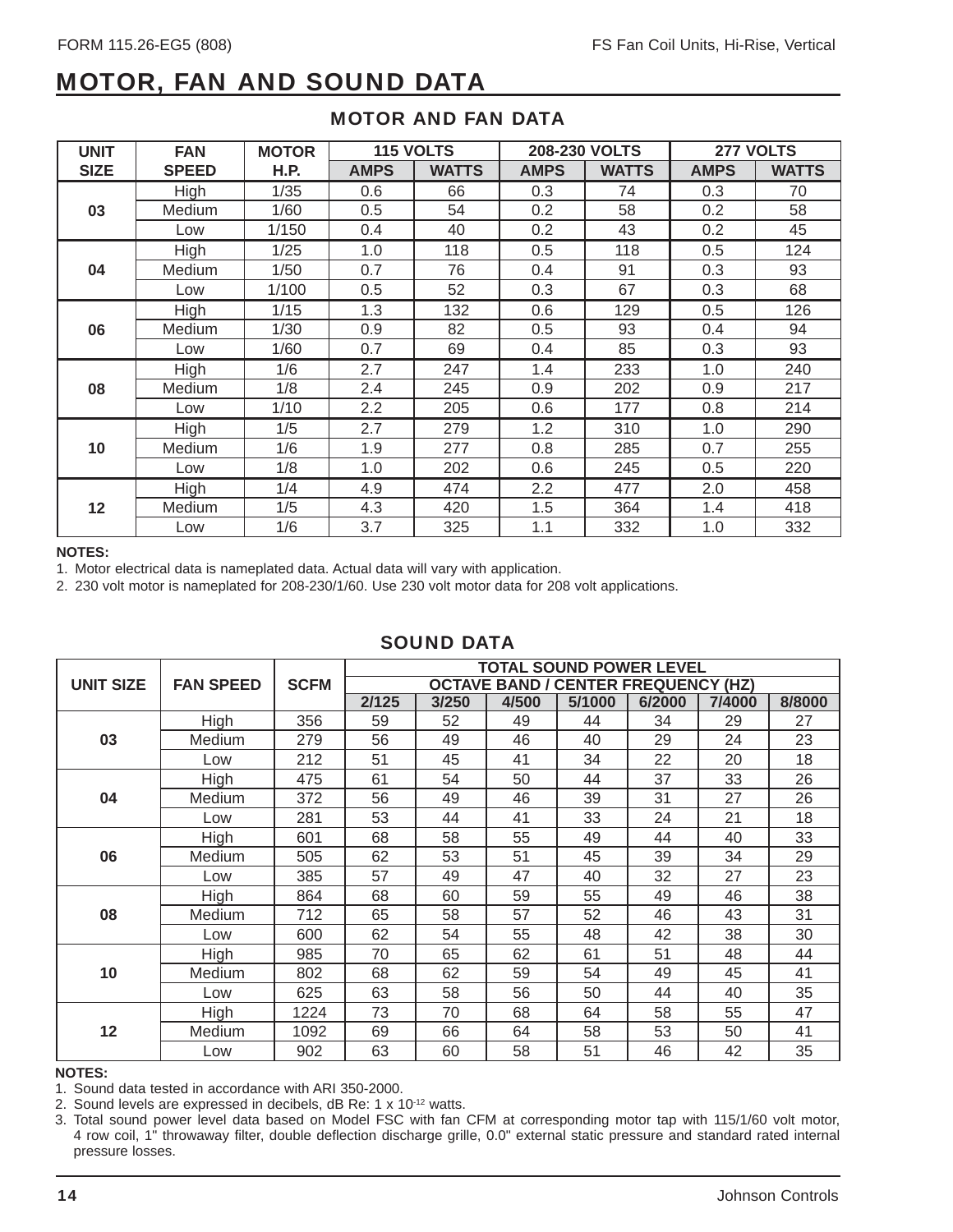

#### **NOTES:**

1. All dimensions are inches [mm]. Metric values are soft conversion.

2. All dimensions are  $\pm$  1/4 [6mm].

- 3. Tile ring is installed on front of unit as shown, and may be moved to left or right side of unit in field.
- 4. Wiring from electrical entry point to control enclosure is furnished and installed by others in field.

[572]

5. Risers available from 3/4" [19mm] to 3" [76mm] diameter with 1/2" [13mm] thick insulation, and 3/4" [19mm] to 2 1/2" [64mm] diameter with 3/4" [19mm] thick insulation.

r3561

[203]

6. Riser length is 120" [3048mm] max., 100" [2540mm] min.

10 & 12

- 7. Back riser location shown. See arrangement drawings for available unit configurations.
- 8. Factory mounted risers shown. Risers may also ship in advance of unit. See Ship In Advance Riser drawings for details.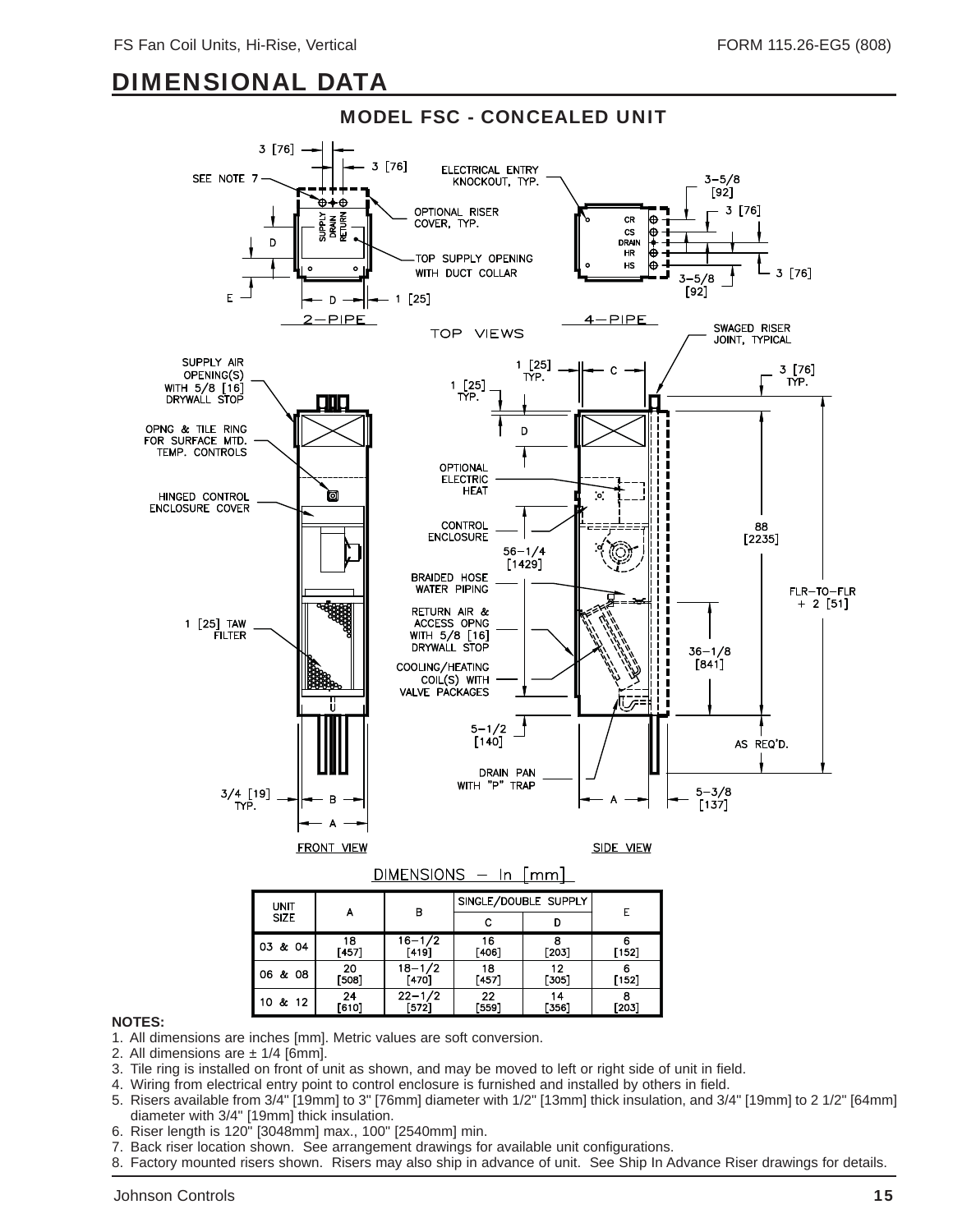

- 1. All dimensions are inches [mm]. Metric values are soft conversion.
- 2. All dimensions are  $\pm$  1/4 [6mm].
- 3. Tile ring is installed on front of unit as shown, and may be moved to left or right side of unit in field.
- 4. Wiring from electrical entry point to control enclosure is furnished and installed by others in field.
- 5. All piping and insulation between slave unit and risers is furnished and installed in the field by others.
- 6. Back connection location shown. See arrangement drawings for available unit configurations.
- 7. All coil and drain connections are "retracted" and braced internally for shipment.
- 8. Coil connections are 5/8" [16mm] O.D. female sweat. Drain p-trap is designed to accept 7/8" [22mm] O.D. copper tube.
- 9. Slave units are furnished with factory installed shutoff valves and field connection tubes, unless master unit risers are shipped in advance.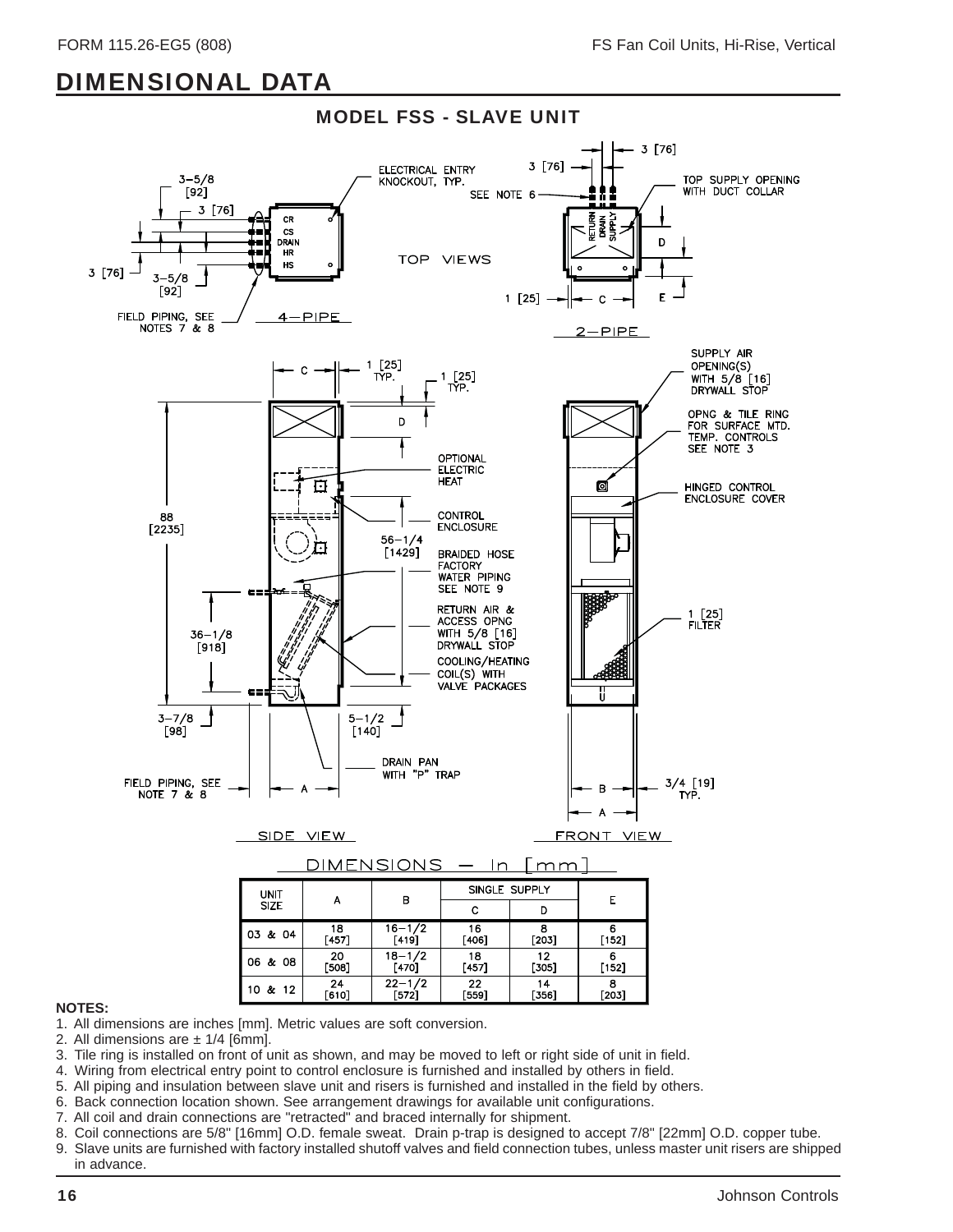

#### DIMENSIONS - In [mm]

| UNIT<br><b>SIZE</b> | А       | B          | С       |         |
|---------------------|---------|------------|---------|---------|
| 03 & 04             | 18      | $23 - 3/8$ | 16      | 8       |
|                     | $[457]$ | $[594]$    | [406]   | $[203]$ |
| 06 & 08             | 20      | $25 - 3/8$ | 18      | 12      |
|                     | [508]   | $[645]$    | $[457]$ | $[305]$ |
| 10 & 12             | 24      | $29 - 3/8$ | 22      | 14      |
|                     | [610]   | $[746]$    | [559]   | $[356]$ |

- 1. All dimensions are inches [mm]. Metric values are soft conversion.
- 2. All dimensions are  $\pm$  1/4 [6mm].
- 3. Thermostat is shipped loose and may be unit surface mounted or remote wall mounted.
- 4. Wiring from electrical entry point to control enclosure is furnished and installed by others in field.
- 5. Risers available from 3/4" [19mm] to 3" [76mm] diameter with 1/2" [13mm] thick insulation, and 3/4" [19mm] to 2 1/2" [64mm] diameter with 3/4" [19mm] thick insulation.
- 6. Riser length is 120" [3048mm] max., 100" [2540mm] min.
- 7. All units are back riser, front single supply, Arrangement BF00 only.
- 8. Factory mounted risers shown. Risers may also ship in advance of unit. See Ship In Advance Riser drawings for details.
- 9. Standard cabinet finish is Pearl White Satin.
- 10. Floor and ceiling trim furnished and installed by others.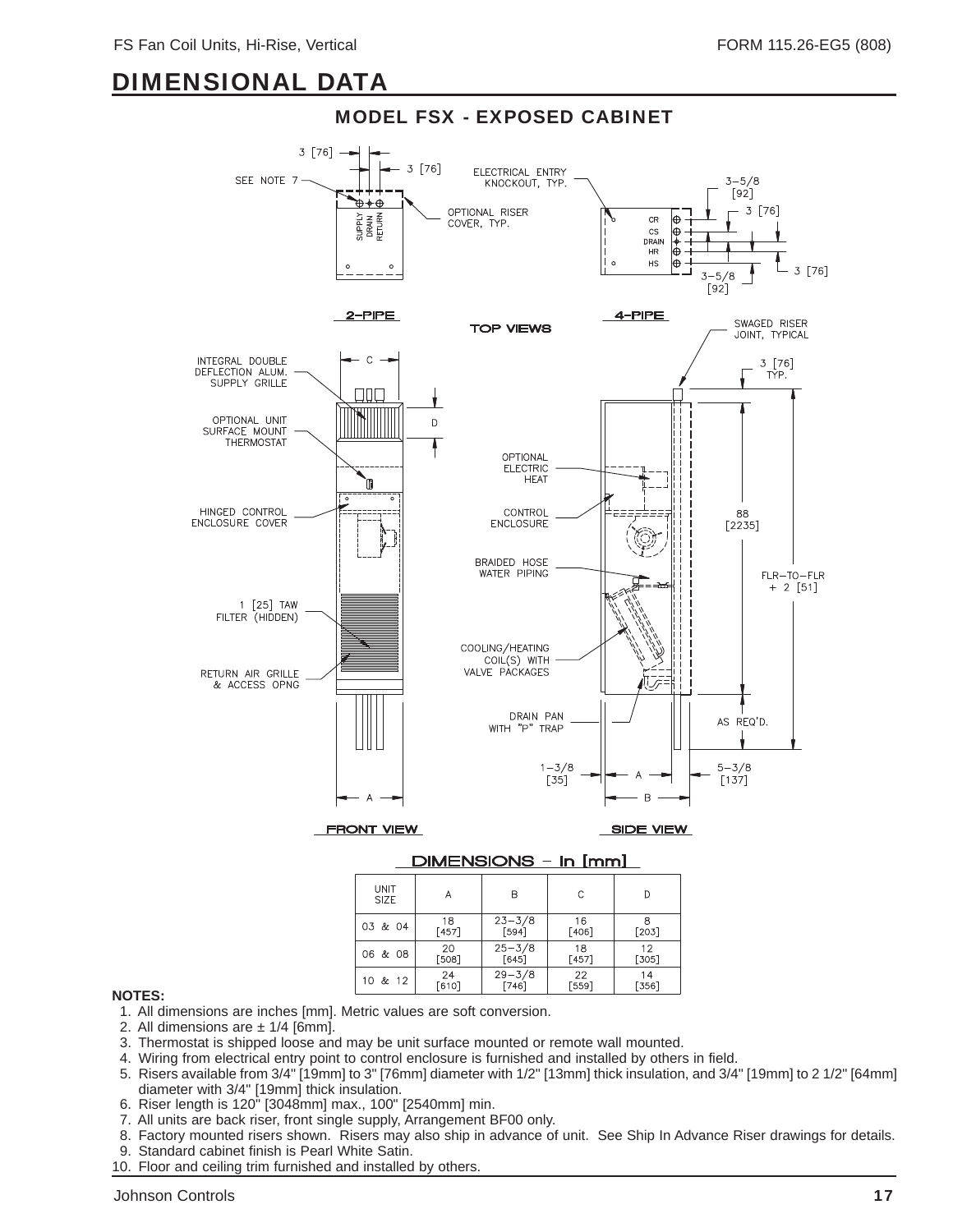



- 1. All risers and valves are shipped with protective caps. These caps should remain in place until installation of the unit.
- 2. Each valve is supplied with an o-ring that is bagged and shipped loose for field installation by others.
- 3. All risers are factory tested, and guaranteed to be leak free at time of shipment.
- 4. Riser information shown shall reflect matching unit identification labels.
- 5. FSS Slave units will have mirror image orientation and will be labeled in units.
- 6. Condensate p-trap and hose clamps ship installed in unit for field connections to drain riser.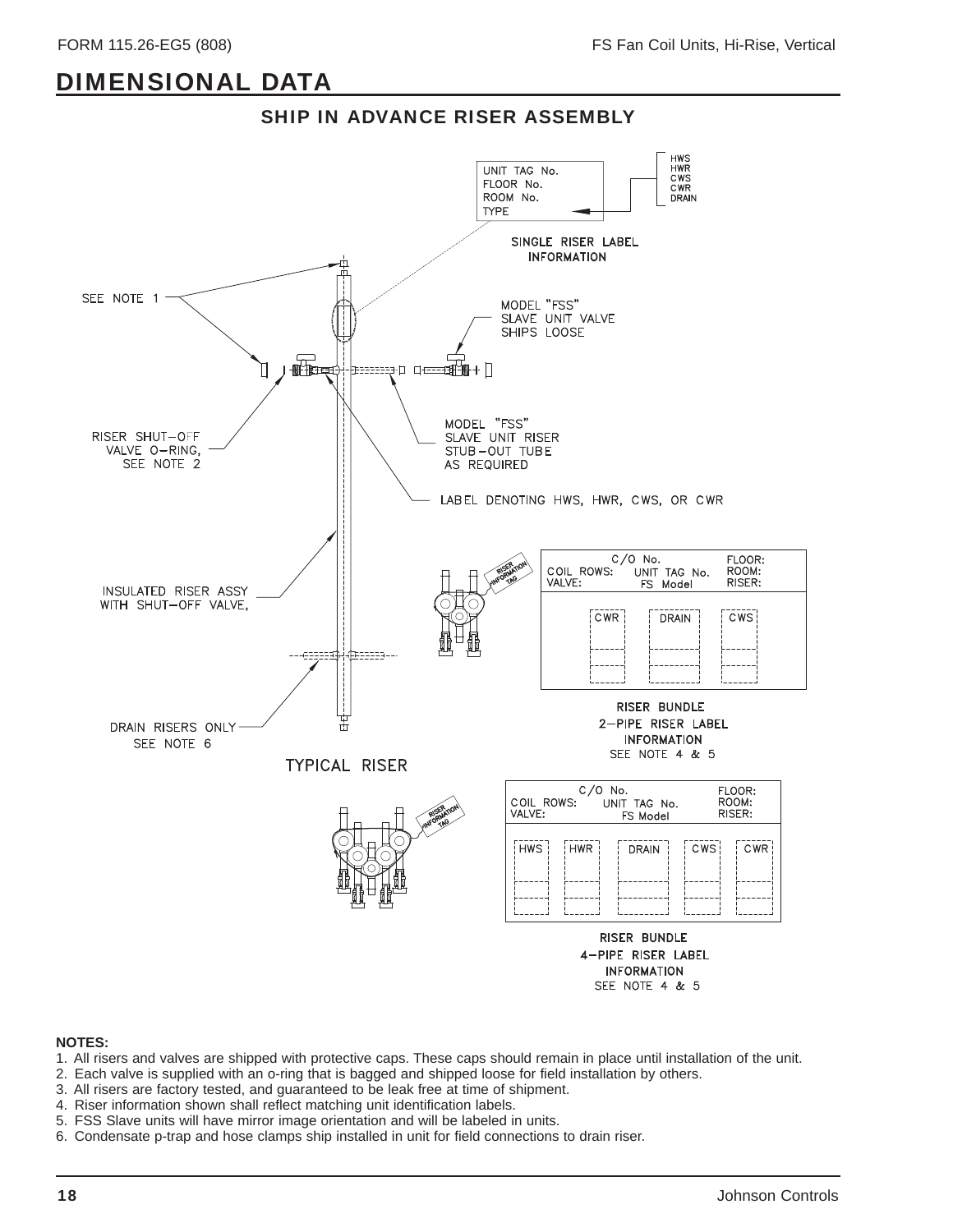#### MODEL FSA/FSB - TANDEM UNITS (PAGE 1 OF 2)



- 1. All dimensions are inches [mm]. Metric values are soft conversion.
- 2. All dimensions are  $\pm$  1/4 [6mm].
- 3. Thermostat mounting  $-$  Tile ring is installed on front of unit as shown and may be moved to left or right of unit as shown and may be moved to left or right side of unit in field.
- 4. Wiring from electrical entry point to control enclosure is furnished and installed by others in field.
- 5. Risers available from 3/4" [19mm] to 2-1/2" (64mm] diameter with 1/2" [13mm] or 3/4" [19mm] thick insulation.
- 6. Riser length is 120" [2921mm] max, 100" [2540mm] min.
- 7. NON-FIRE RATED unit shown with type-X gypsum board at back of slave unit. FIRE RATED units have type-X gypsum board at back of both slave and master units. FIRE RATED unit design has been tested in accordance with UL1479 - Fire Test Of Through Penetration Fire Stops, and is approved to bear the ETL listing mark for Through Penetration Fire Stop Assemblies.
- 8. For further fire rating information refer to the Installation Instructions, drawing 70-74-023.
- 9. See page 2 of 2 for dimensions.
- 10. Refer to arrangement drawings for available Tandem Master and Tandem Slave unit configurations.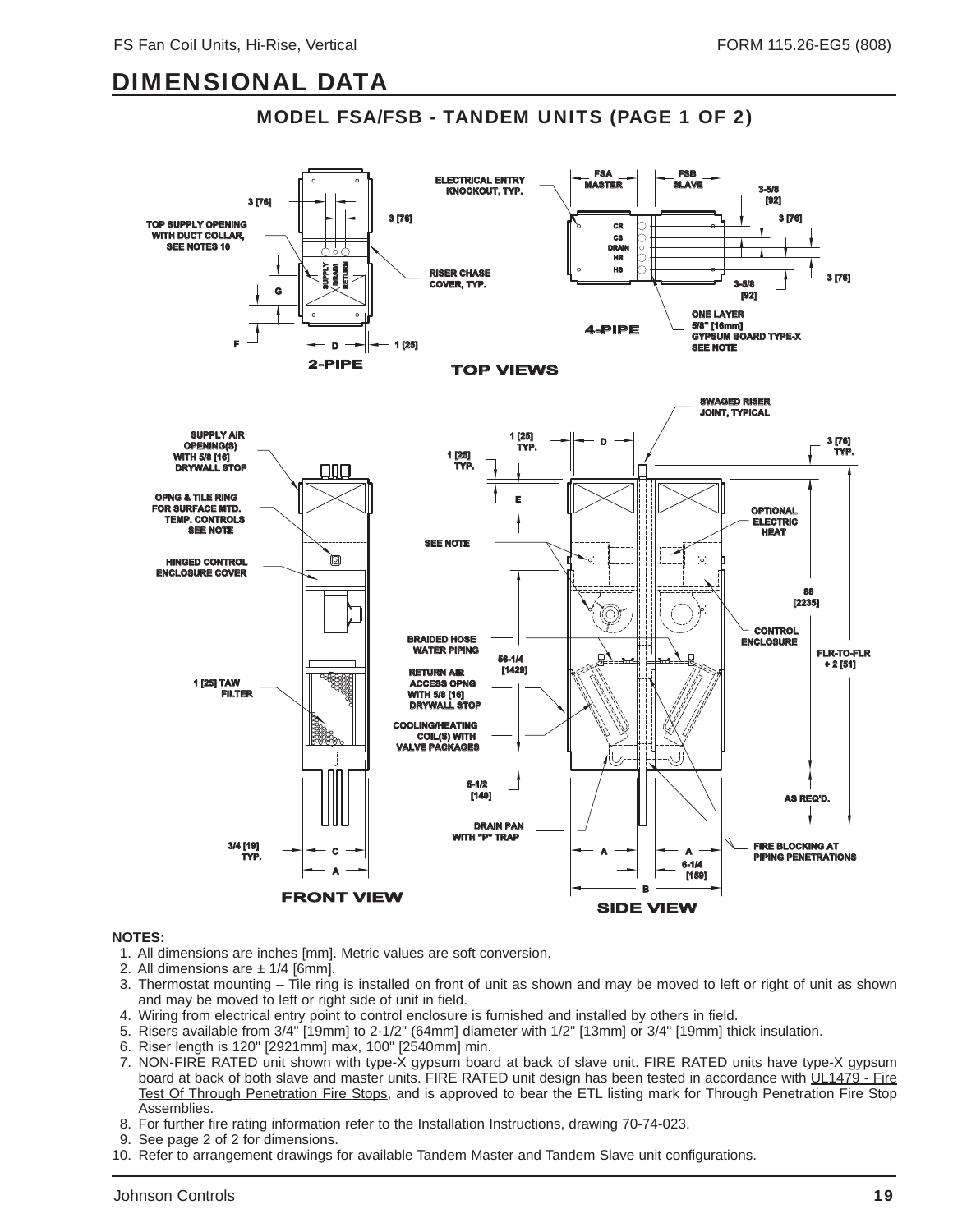#### FSA/FSB - TANDEM UNITS CABINET DIMENSIONS (PAGE 2 OF 2)

| DIMENSIONS<br>mm<br>In   |                   |               |                        |                       | FSA/FSB SUPPLY AIR |                 |              |              |  |
|--------------------------|-------------------|---------------|------------------------|-----------------------|--------------------|-----------------|--------------|--------------|--|
| <b>FSA</b><br><b>FSB</b> |                   |               | в                      |                       |                    | SINGLE/ DOUBLE  |              | TOP          |  |
| (MASTER)                 | (SLAVE)           | A             |                        | C                     | D                  | Ε               | F            | G            |  |
|                          | 03 or 04 03 or 04 | 18<br>[457]   | $42 - 1/4$<br>[1073]   | $16 - 1/2$<br>[419]   | 16<br>[406]        | 8<br>[203]      | 6<br>$[152]$ | 8<br>$[203]$ |  |
|                          | 03 or 04 06 or 08 | 20<br>[508]   | $46 - 1/4$<br>[1175]   | $18 - 1/2$<br>[470]   | 18<br>[457]        | 12<br>[305]     | 6<br>$[152]$ | 12<br>[305]  |  |
|                          | 03 or 04 10 or 12 | 24<br>$[610]$ | $54 - 1/4$<br>[1378]   | $22 - 1/2$<br>$[572]$ | 22<br>[559]        | 14<br>$[356]$   | 8<br>[203]   | 14<br>[356]  |  |
|                          |                   |               |                        |                       |                    |                 |              |              |  |
|                          | 06 or 08 03 or 04 | 20            | $46 - 1/4$             | $18 - 1/2$            | 18                 | 12 <sup>2</sup> | 6            | 12           |  |
|                          | 06 or 08 06 or 08 | [508]         | [1175]                 | [470]                 | [457]              | [305]           | $[152]$      | [305]        |  |
|                          | 06 or 08 10 or 12 | 24<br>[610]   | $54 - 1/4$<br>[1378]   | $22 - 1/2$<br>$[572]$ | 22<br>[559]        | 14<br>[356]     | 8<br>[203]   | 14<br>[356]  |  |
|                          |                   |               |                        |                       |                    |                 |              |              |  |
|                          | 10 or 12 03 or 04 |               |                        |                       |                    |                 |              |              |  |
|                          | 10 or 12 06 or 08 | 24<br>$[610]$ | $54 - 1/4$<br>$[1378]$ | $22 - 1/2$<br>$[572]$ | 22<br>[559]        | 14<br>[356]     | 8<br>$[203]$ | 14<br>[356]  |  |
|                          | 10 or 12 10 or 12 |               |                        |                       |                    |                 |              |              |  |

See page 1 of 2 for notes:

Tandem Master and Tandem Slave Models FSA/FSB ship complete with risers enclosed in a wall plenum with one layer of 5/8" gypsum for sound attenuation. As an option, Tandem Master and Tandem Slave unit may be ordered with two layers of 5/8" gypsum and fire blocking material for a one hour fire rating per UL 1479.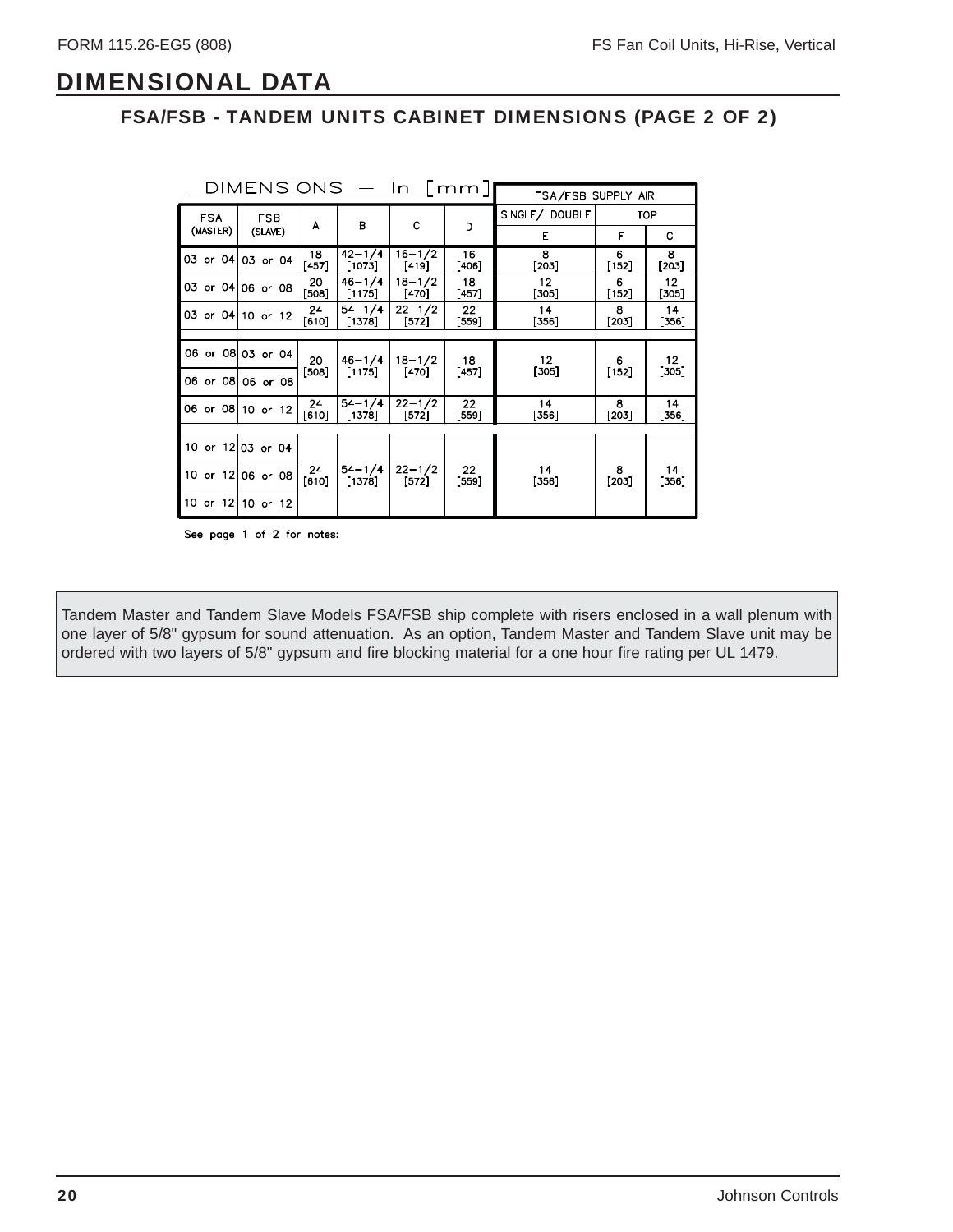#### DOUBLE DEFLECTION ALUMINUM DISCHARGE GRILLE



| MODEL TYPE                                                                                                          | UNIT SIZE | CABT. HGT. | SINGLE/ DOUBLE SUPPLY |              |                       |                        |  |
|---------------------------------------------------------------------------------------------------------------------|-----------|------------|-----------------------|--------------|-----------------------|------------------------|--|
|                                                                                                                     |           |            | W                     | н            | А                     | в                      |  |
| <b>VERTICAL HI-RISE</b><br>&<br><b>TANDEM MASTER</b><br><b>AND TANDEM</b><br><b>SLAVE</b><br><b>SAME SIZE UNITS</b> | 03 or 04  | STD.       | 16                    | 8<br>$[203]$ | $17 - 11/16$<br>[449] | $9 - 11/16$<br>[246]   |  |
|                                                                                                                     |           | 79" CABT.  | $[406]$               |              |                       |                        |  |
|                                                                                                                     | 06 or 08  | STD.       | 18<br>[457]           | 12<br>[305]  | $19 - 11/16$<br>[500] | $13 - 11/16$<br>[348]  |  |
|                                                                                                                     |           | 79" CABT.  | 18<br>[457]           | 8<br>[203]   | $19 - 11/16$<br>[500] | $9 - 11/16$<br>$[246]$ |  |
|                                                                                                                     | 10 or 12  | STD.       | 22<br>[559]           | 14<br>[356]  | $23 - 11/16$<br>[602] | $15 - 11/16$<br>[398]  |  |
|                                                                                                                     |           | 79" CABT.  | N/A                   | N/A          | N/A                   | N/A                    |  |
|                                                                                                                     |           |            |                       |              |                       |                        |  |

|                                           |                                  | CABT. HGT. | SINGLE/ DOUBLE SUPPLY |             |                         |                       |  |
|-------------------------------------------|----------------------------------|------------|-----------------------|-------------|-------------------------|-----------------------|--|
| MODEL TYPE                                | UNIT SIZE                        |            | w                     | н           | А                       | в                     |  |
|                                           | 03 or 04<br>mated to<br>06 or 08 | STD.       | 18<br>[457]           | 12<br>[305] | $19 - 11/16$<br>[500]   | $13 - 11/16$<br>[348] |  |
|                                           |                                  | 79" CABT.  | 18<br>[457]           | 8<br>[203]  | 19-11/16<br>[500]       | $9 - 11/16$<br>[246]  |  |
| <b>TANDEM MASTER</b><br><b>AND TANDEM</b> | 03 or 04<br>mated to<br>10 or 12 | STD.       | 22<br>[559]           | 14<br>[356] | $23 - 11/16$<br>[602]   | $15 - 11/16$<br>[398] |  |
| <b>SLAVE</b><br><b>UP SIZED UNITS</b>     |                                  | 79" CABT.  | N/A                   | N/A         | N/A                     | N/A                   |  |
|                                           | 06 or 08<br>mated to<br>10 or 12 | STD.       | 22<br>[559]           | 14<br>[356] | $23 - 11/16$<br>$[602]$ | $15 - 11/16$<br>[398] |  |
|                                           |                                  | 79" CABT.  | N/A                   | N/A         | N/A                     | N/A                   |  |

- 1. All dimensions are Inches [mm]. Metric values
- are soft conversion.
- 2. All dimensions are  $\pm 1/4$  [6mm].
- installation. installation. 3. Discharge grilles are shipped loose for field
- 
- 4. Construction is roll formed aluminum frame<br>and blades.
- Color is "Pearl White Satin". 5. Standard finish is powder coat baked enamel.
- 6. Installation of grilles on adjacent unit sides<br>may require furring one side away from<br>unit to prevent interference of frames.
- 
- 7. Mounting hardware included.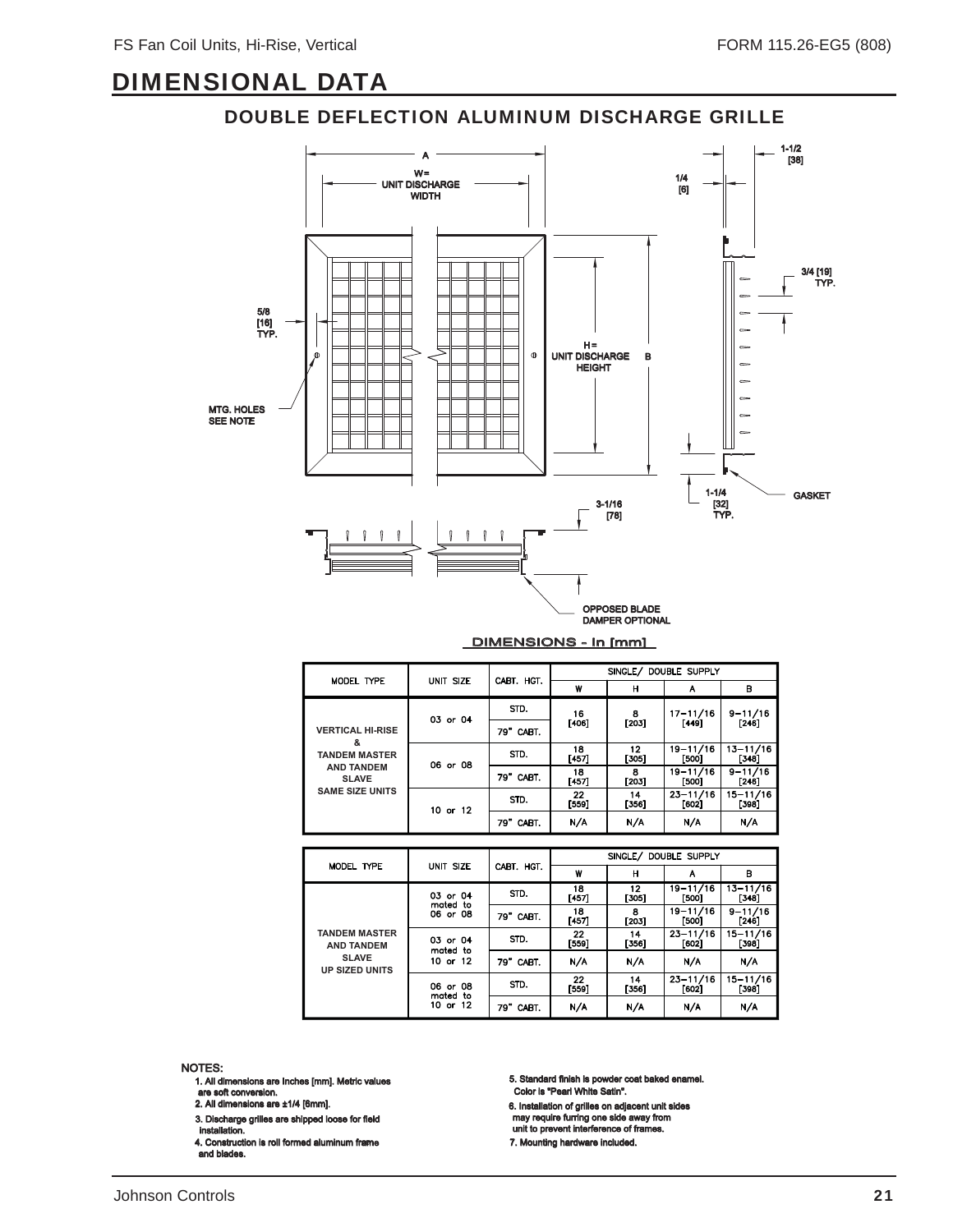



#### DIMENSIONS - In[mm]

| <b>UNIT</b><br><b>SIZE</b> | W                     | Α                     | B                | C                   | UNIT <sub>(8)</sub> | W                   | A                     | B             |                     |
|----------------------------|-----------------------|-----------------------|------------------|---------------------|---------------------|---------------------|-----------------------|---------------|---------------------|
| 03/04                      | $17 - 1/2$<br>[445]   | $24 - 1/8$<br>$[613]$ | 15<br>381        | $1 - 1/4$<br>[32]   | 0306-0408           | 19-1/2<br>[495]     | $24 - 1/8$<br>[613]   | 15<br>$[381]$ | $2 - 1/4$<br>[57]   |
| 06/08                      | $19 - 1/2$<br>[495]   | $24 - 1/8$<br>$[613]$ | $\frac{15}{281}$ | $2 - 1/4$<br>[57]   | 0310-0412           | $23 - 1/2$<br>[597] | $24 - 1/8$<br>[613]   | 21<br>$[533]$ | $1 - 1/4$<br>$[32]$ |
| 10/12                      | $23 - 1/2$<br>$[597]$ | $28 - 1/2$<br>$[724]$ | 21<br>$[533]$    | $1 - 1/4$<br>$[32]$ | 0610-0812           | $23 - 1/2$<br>[597] | $24 - 1/8$<br>$[613]$ | 21<br>$[533]$ | $1 - 1/4$<br>$[32]$ |

- 1. All dimensions are inches [mm]. Metric values are soft conversion.
- 2. All dimensions are  $\pm$  1/4 [6mm].
- 3. Installed wall panels extend approximately 3/4" [19mm] from finished wall surface.
- 4. Standard finish is powder coat baked enamel. Color is Pearl White Satin.
- 5. Mounting hardware is shipped loose for field installation.
- 6. ADA thermostat: actual installed height is determined by unit installation method and may vary.
- 7. ADA thermostat is shipped loose for field installation by others.
- 8. Sizes shown are for "up-sized" cabinet units used in Tandem Master and Slave pairs.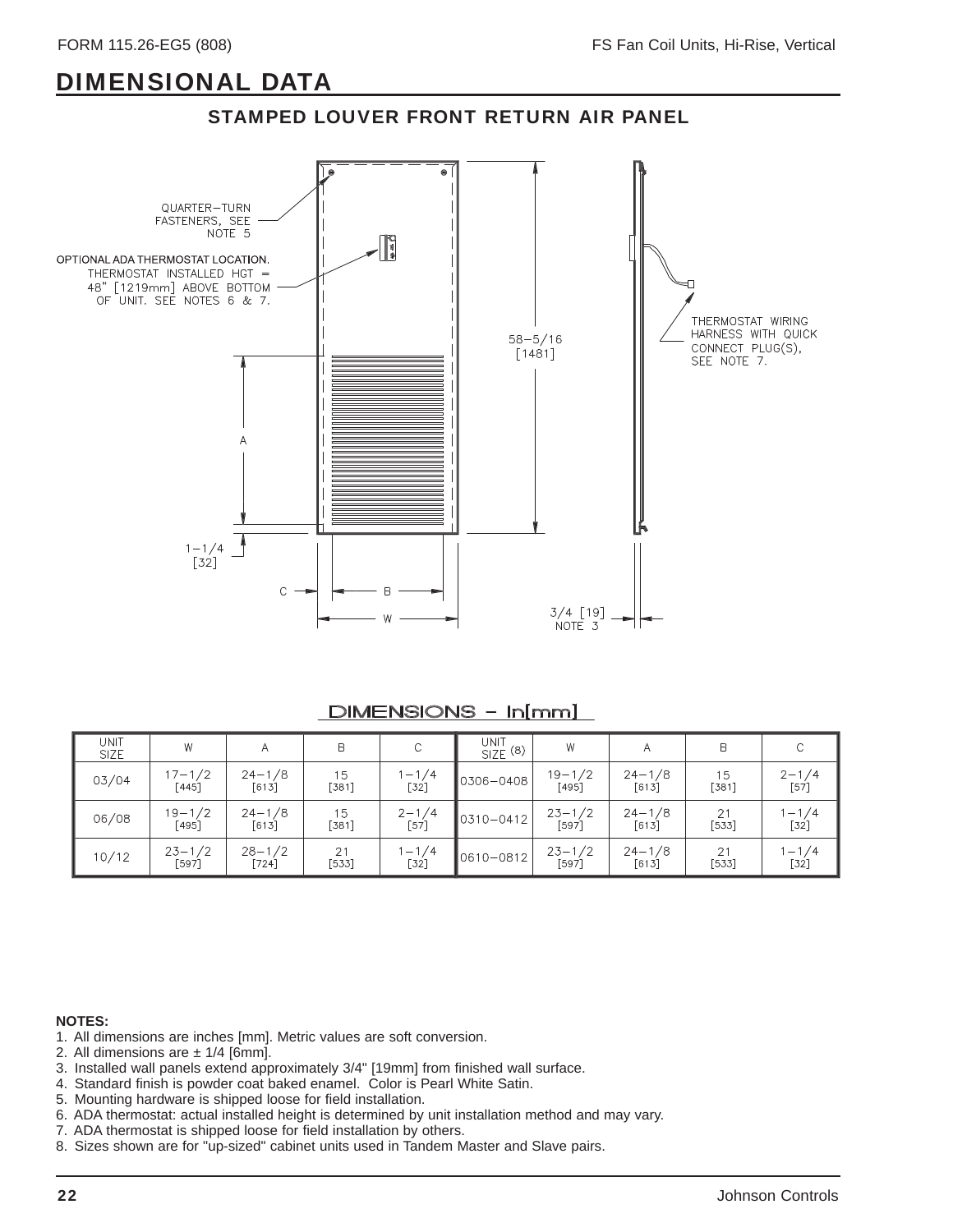### UNIT ARRANGEMENT

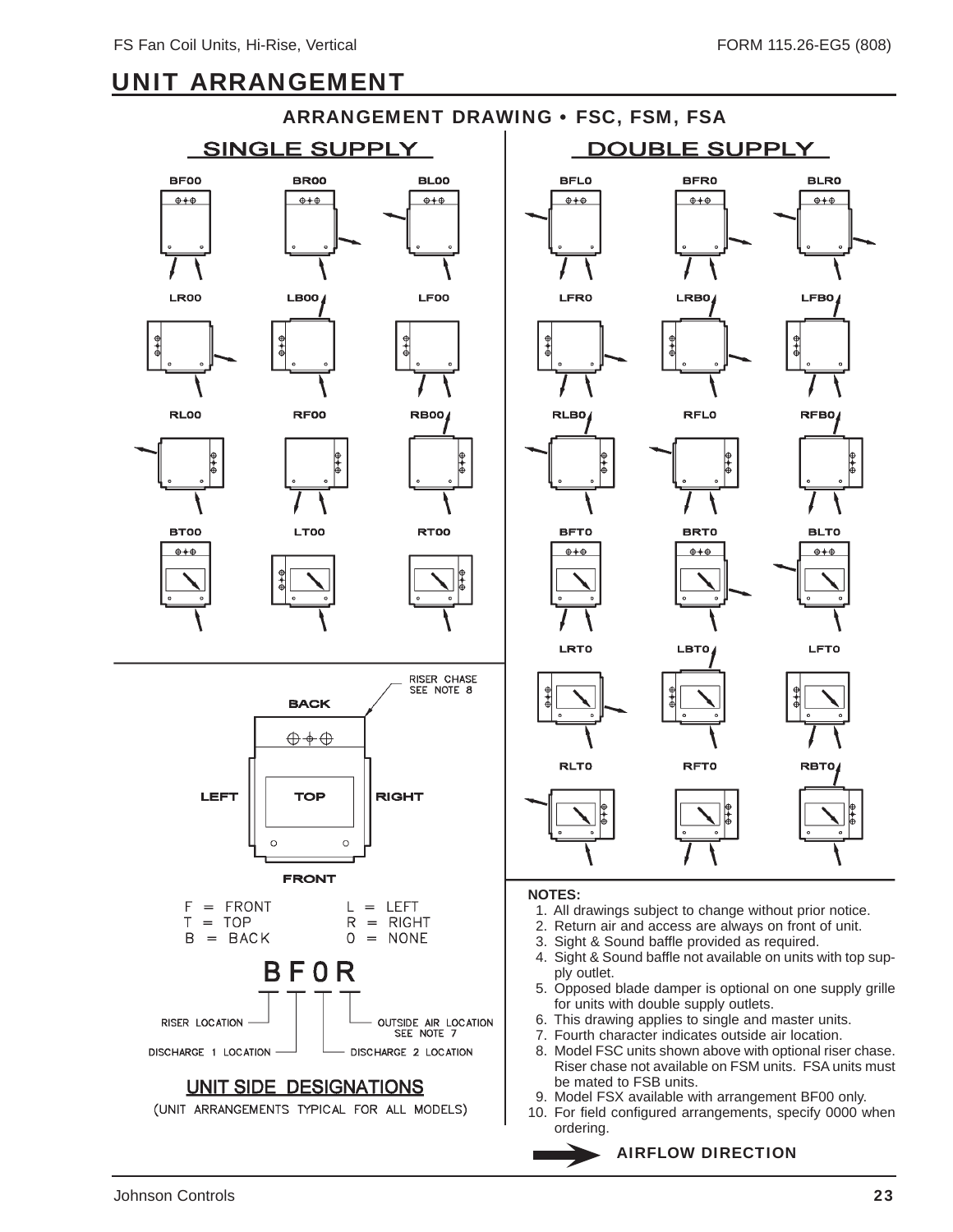### UNIT ARRANGEMENT

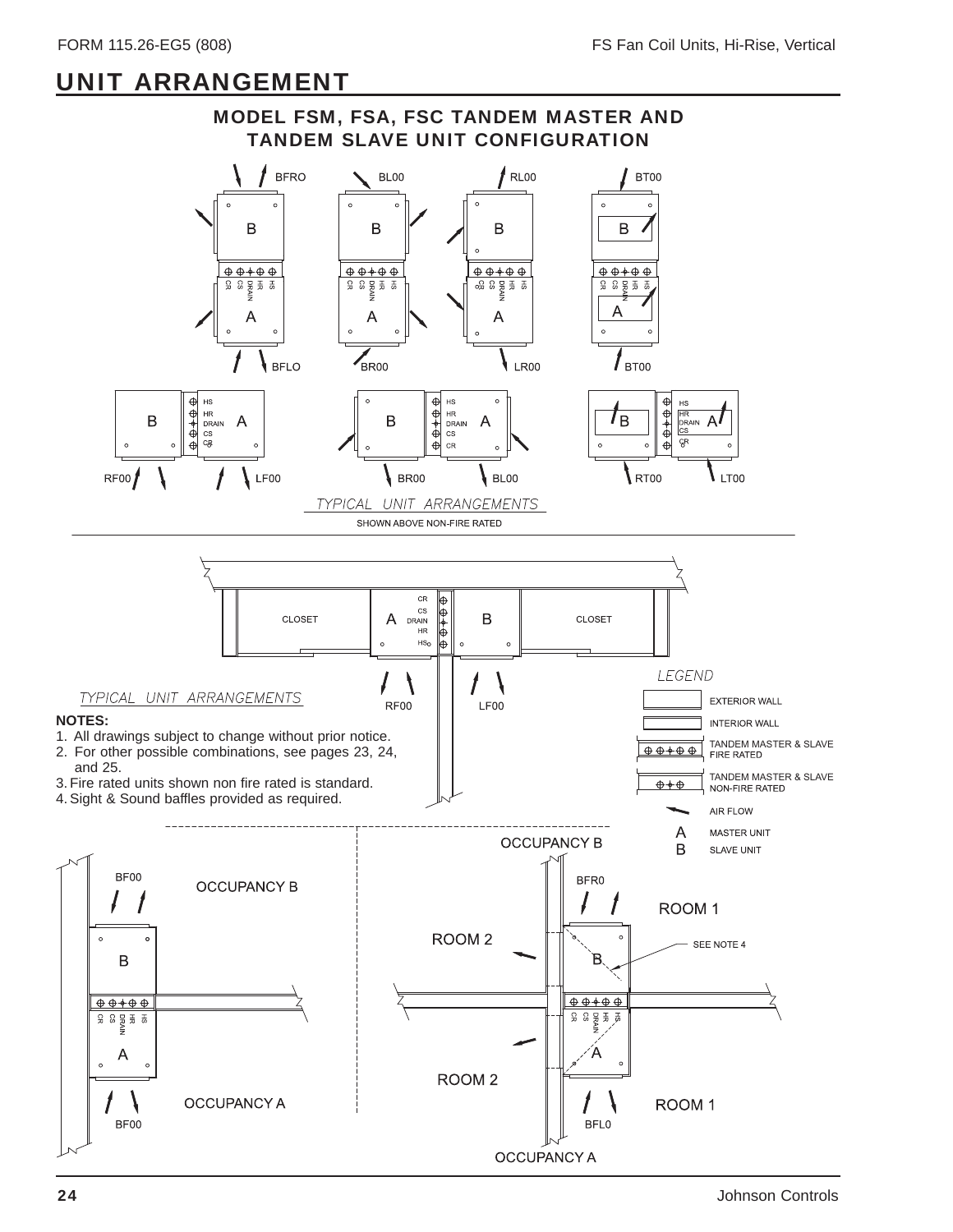### UNIT ARRANGEMENT

#### OUTSIDE AIR INLET DESIGNATIONS



NOTES:

- 1. RETURN AIR AND ACCESS ARE ALWAYS ON FRONT OF UNIT.
- LOCATIONS. LOCATIONS. 2. THIS DRAWING SHOWS AVAILABLE RETURN AND OUTSIDE AIR INLET
- 3. SEE ARRANGEMENT DRAWINGS FOR COMPLETE UNIT<br>RISER, SUPPLY, AND RETURN CONFIGURATION DETAILS.
- 
- 4. OUTSIDE AIR INLET LOCATION IS ALWAYS LAST CHARACTER<br>1 IN ARRANGEMENT CODE.<br>5. FSC UNIT WITH OPTIONAL RISER CHASE SHOWN. OUTSIDE AIR<br>1 LOCATION DESIGNATIONS ARE TYPICAL FOR ALL FS MODELS.

 $B^*R$  $\oplus \oplus \oplus$  $\sqrt{\frac{Q/A}{Q}}$  $\circ$ 

BACK RISER - RIGHT O/A



RIGHT RISER - LEFT O/A

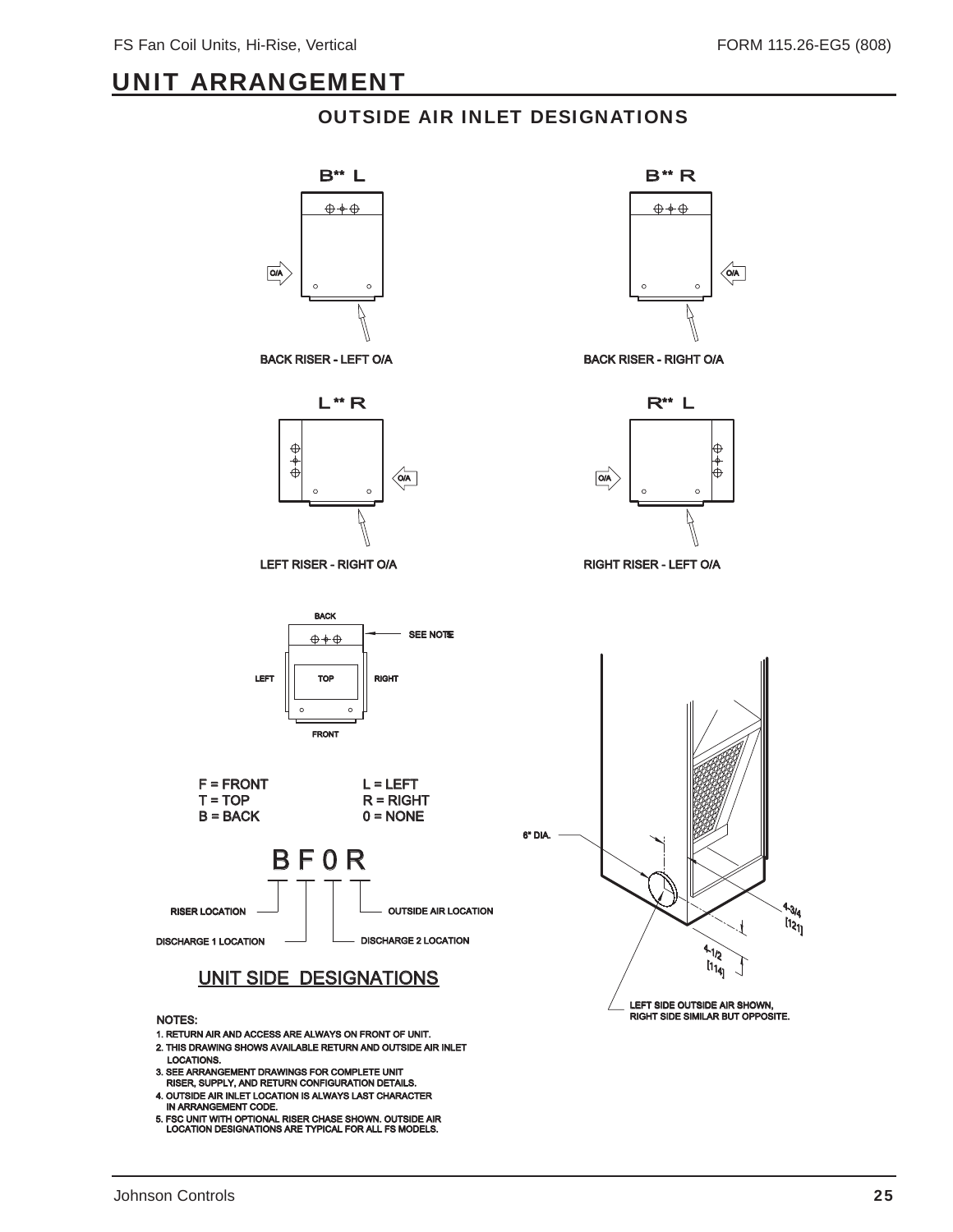#### **General**

Furnish and install Johnson Controls FS Series Vertical Hi-Rise Direct Drive Fan Coil Units where indicated on the plans and in the specifications. Units shall be completely factory assembled, tested and shipped as one piece. All units shall be capable of meeting or exceeding the scheduled capacities for cooling, heating and air delivery. All unit dimensions for each model and size shall be considered maximums. Units shall be ETL listed in compliance with UL/ANSI Standard 1995, and be certified as complying with the latest edition of ARI Standard 440.

#### **CONSTRUCTION**

All unit chassis shall be fabricated of heavy gauge galvanized steel panels able to meet 125 hour salt spray test per ASTM B-117. All exterior panels shall be insulated with 1/2" thick insulation with a maximum k value of .24 (BTU • in) / (hr • ft<sup>2</sup> • °F) and rated for a maximum air velocity of 5000 f.p.m. Insulation must meet all requirements of ASTM C1071 (including C665), UL 181 for erosion, and carry a 25/50 rating for flame spread/smoke developed per ASTM E-84, UL 723 and NFPA 90A.

**Option:** For units with multiple outlets, include an insulated sheet metal baffle inside the discharge plenum to break the sight lines between the two discharge outlets and to attenuate room noise that could be transmitted through the openings.

All unit panels shall have knockouts for supply air openings and riser slots to facilitate the field conversion of riser location and supply air grille location.

**Option:** Supply air opening knockouts shall be factory sealed and left in place during shipping and staging at the job site.

All units shall have decorator front panels fabricated of not less than 18 gauge galvannealed steel. The front panel shall include a stamped louver return air grille and be attached with quarter turn quick open fasteners to allow for easy removal and access for service.

All concealed units shall have a duct collar on the discharge.

All exposed units shall have exterior panels fabricated of not less than 18 gauge galvannealed steel. The front panel shall be attached with quarter turn quick open fasteners to allow for easy removal and access for service.

**Option:** Provide an architectural grade double deflection aluminum discharge grille.

**Option:** Provide foil faced insulation in lieu of standard. Foil insulation shall meet or exceed the requirements stated above, and in addition meet ASTM Standards C-665 and C-1136 for biological growth in insulation. Insulation shall be lined with aluminum foil, fiberglass scrim reinforcement, and 30 pound kraft paper laminated together with a flame resistant adhesive. All exposed edges shall be sealed to prevent any fibers from reaching the air stream.

**Option:** Provide Elastomeric Closed Cell Foam Insulation in lieu of standard. Insulation shall conform to UL 181 for erosion and NFPA 90A for fire, smoke and melting, and comply with a 25/50 Flame Spread and Smoke Developed Index per ASTM E-84 or UL 723. Additionally, insulation shall comply with Antimicrobial Performance Rating of 0, no observed growth, per ASTM G-21. Polyethylene insulation is not acceptable.

**Option:** Tandem Master and Tandem Slave units. Master and slave units shall be supplied joined together by a nominal six-inch wall that contains the supply, return and condensate risers. The cabinets of both units in the pair will be the same height and width regardless of capacity and will be the standard dimension of the unit with the greater capacity.

The slave unit will have a 5/8" layer of type-X gypsum board mechanically fastened to the unit wall adjacent to the risers.

Where a one hour rating of the partition between the units is required, a second layer of type-X gypsum board shall be mechanically fastened to the master unit wall adjacent to the risers. An 18 gauge steel blower shield shall be provided for both the master and slave units. Piping penetrations in the partition walls shall be provided with fire blocking material. The unit shall be cETL listed in compliance with ANSI/UL-1479 Standard Test Method for Fire Tests of Through Penetration Fire Stops. A copy of the Authorization to Mark certifying compliance by a nationally recognized testing laboratory shall be provided with the unit submittal.

#### PAINTED FINISH

All painted cabinet exterior panels shall be finished with a heat cured anodic acrylic powder paint of the standard factory color.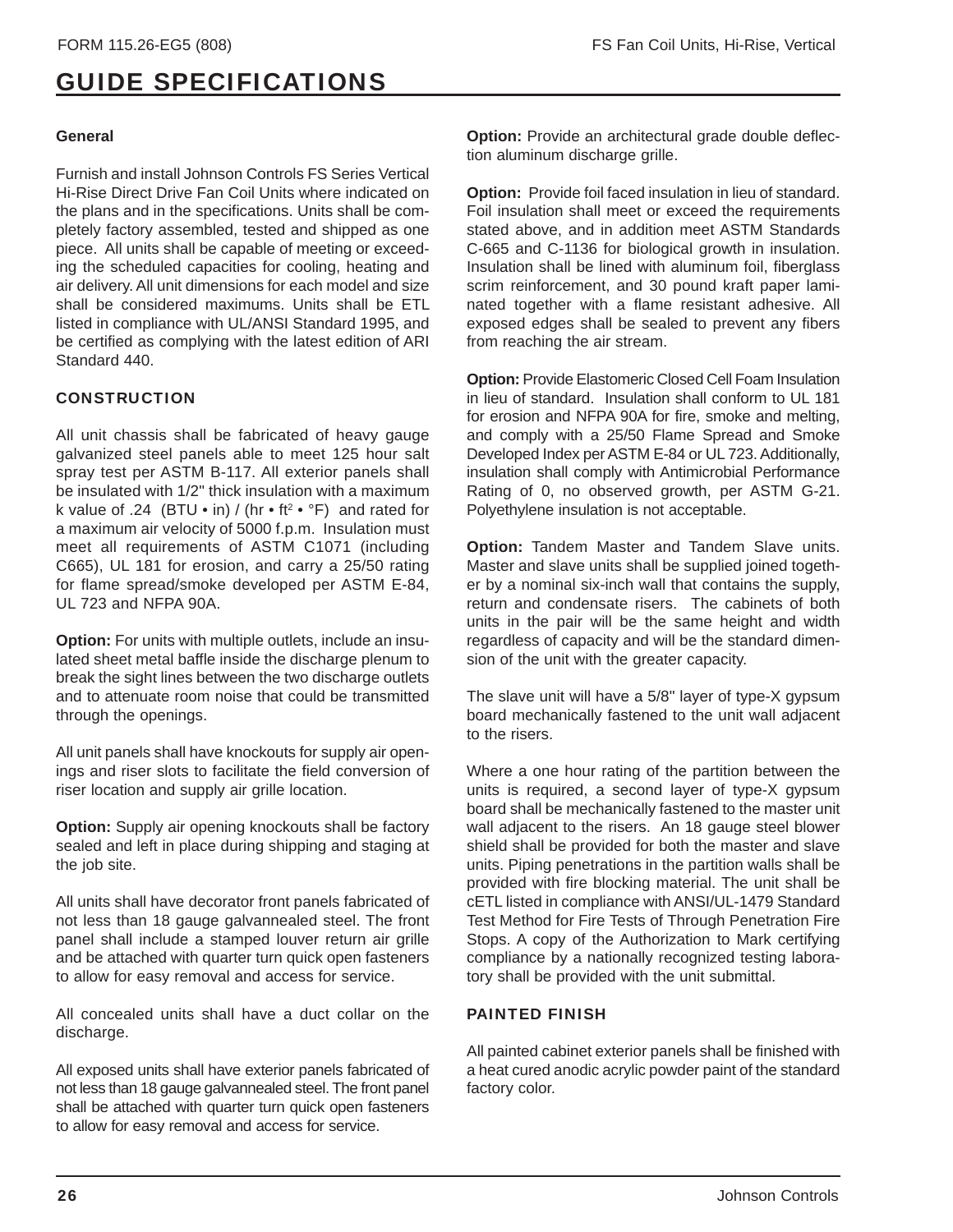#### **SOUND**

Units shall have published sound power level data tested in accordance with ARI Standard 350-2000.

#### FAN ASSEMBLY

Unit fan shall be dynamically balanced, forward curved, DWDI centrifugal type constructed of 18 gauge galvanized steel for corrosion resistance. Motors shall be high efficiency, permanently lubricated sleeve bearing, permanent split-capacitor type with UL and CSA listed automatic reset thermal overload protection and three separate horsepower taps. Single speed motors are not acceptable.

**Option:** Provide a blower shield to cover the entire fan assembly. The blower shield shall be tight fitting to prevent air bypass and prohibit accidental contact with the fan assembly. Units that allow accidental contact with the fan assembly with the decorator front panel removed are not acceptable.

The fan assembly shall be removed and serviced through the front and safety panels. The entire assembly shall be able to come out of the unit easily by removing two lock nuts and unplugging the motor.

**Option:** Provide an electronic fan speed controller (SCR) wired to high motor tap for aid in balancing the fan capacity. The speed controller shall have a turn down stop to prevent the possibility of harming the motor bearings, and incorporate electrical noise suppression to minimize noise on the incoming power lines.

**Option:** Devices used to energize and de-energize (switch) fan speeds must be totally silent. Magnetic, mercury, and/or quiet relays and/or contactors are not acceptable.

#### COILS

All cooling and heating coils shall optimize rows and fins per inch to meet the specified capacity. Coils shall have seamless copper tubes and shall be mechanically expanded to provide an efficient, permanent bond between the tube and fin. Fins shall have high efficiency aluminum surface optimized for heat transfer, air pressure drop and carryover.

All coils shall be hydrostatically tested at 450 PSIG air pressure under water, and rated for a maximum 300 PSIG working pressure at 200°F.

Heating coils shall be furnished in the reheat position as standard.

All water coils shall be provided with a manual air vent fitting to allow for coil venting.

**Option:** Provide automatic air vents in lieu of manual air vents.

**Option:** Provide a motorized two-position coil bypass damper. Damper shall be sized such that when it is opened, 30% of the fan airflow capacity will be drawn through the damper opening, bypassing the cooling coil.

**Option:** Coil casing shall be fabricated from stainless steel.

#### DRAIN PANS

Primary condensate drain pans shall be single wall, heavy gauge galvanized steel for corrosion resistance, and extend under the entire coil section. Drain pans shall be of one piece construction and be positively sloped for condensate removal. A P-Trap shall be furnished, factory piped to the condensate drain riser.

The drain pan shall be externally insulated with a fire retardant, closed cell foam insulation. The insulation shall carry no more than a 25/50 Flame Spread and Smoke Developed Rating per ASTM E-84 and UL 723 and an Antimicrobial Performance Rating of 0, no observed growth, per ASTM G-21.

The P-Trap shall be easily removed and serviced through the front panel.

**Option:** Provide a removable primary drain pan to allow for inspection and cleaning. The drain pan shall be easily removed through the front panel without disturbing the coils. Drain pan access that requires removal of coils is not acceptable.

**Option:** Provide a primary drain pan constructed entirely of heavy gauge type stainless steel for superior corrosion resistance. Stainless steel drain pans shall be externally insulated and meet or exceed the requirements stated above.

#### FILTERS

All units shall be furnished with a minimum 1" nominal glass fiber throwaway filter. Filters shall be tight fitting to prevent air bypass. Filters shall be easily removable from the return air opening with the front panel removed, without the need for tools.

**Option:** Provide unit with 1" pleated filter (MERV 6).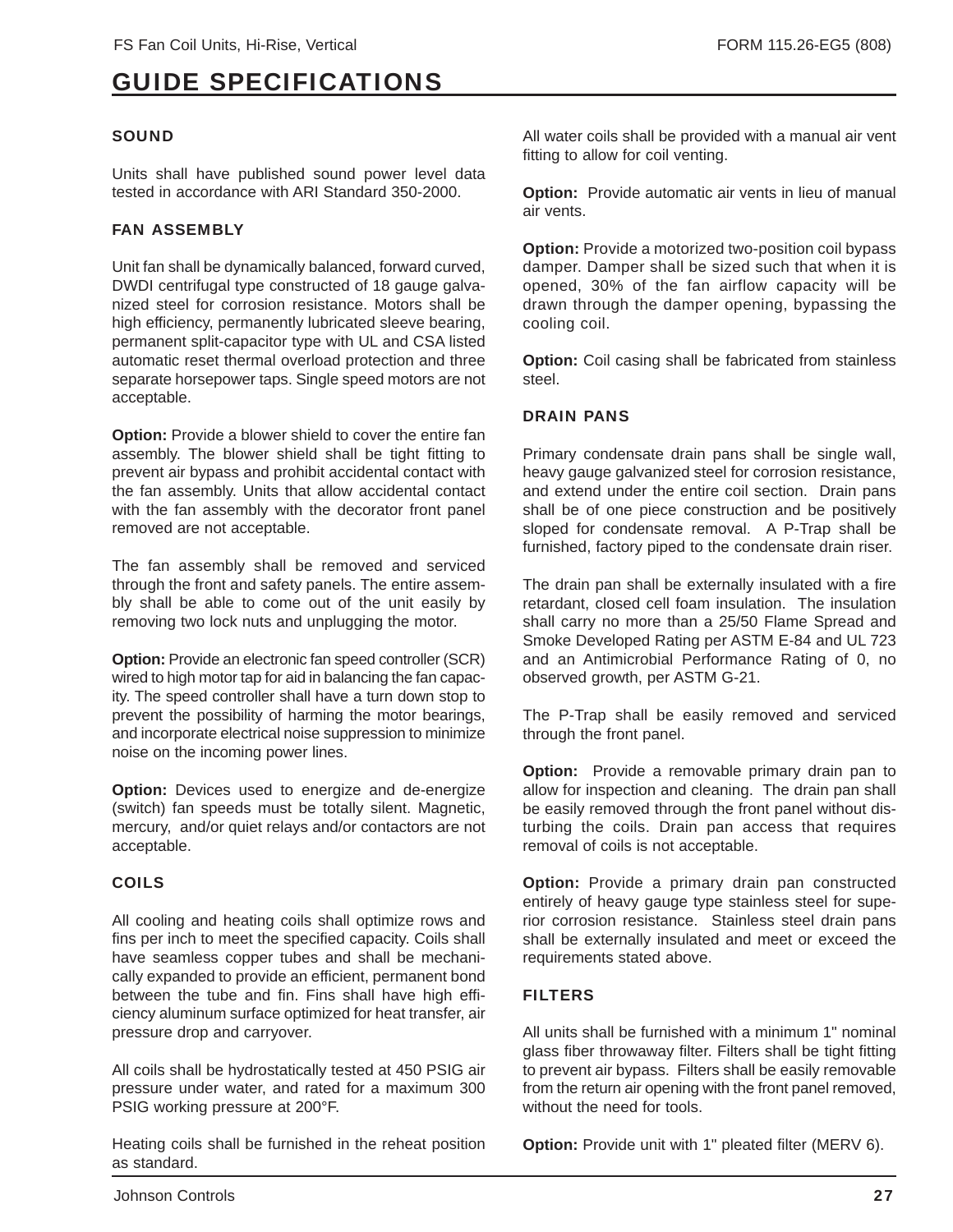**Option:** Provide unit with 1" self-gasketing filter consisting entirely of synthetic media and frames. Filter shall be tight fitting to prevent air bypass. Filter shall be easily removable from the return air opening with the front panel removed. Filter efficiency shall be 40% at 1.5 microns.

#### ELECTRICAL

Units shall be furnished with single point power connection. Provide an electrical junction box with terminal strip for motor and other electrical terminations. The factory mounted terminal wiring strip consists of a multiple position screw terminal block to facilitate wiring terminations for the electric control valves and thermostats.

#### ELECTRIC HEAT

Furnish an electric resistance heating assembly as an integral part of the fan coil unit, with the heating capacity, voltage and kilowatts scheduled. The heater assembly shall be rated for installation on the fan coil unit and be located so as not to expose the fan assembly to excessive leaving air temperatures that could affect motor performance.

The heater and unit assembly shall be listed for zero clearance and meet all NEC requirements, and be ETL listed with the unit as an assembly in compliance with UL/ANSI Standard 1995.

All heating elements shall be open coil type Ni-Chrome wire mounted in ceramic insulators and located in an insulated heavy gauge galvanized steel housing. All elements shall terminate in a machine staked stainless steel terminal secured with stainless steel hardware for corrosion resistance. The element support brackets shall be spaced no greater than 3-1/2" on center. All internal wiring shall be rated for 105°C minimum.

All heaters shall include overtemperature protection consisting of an automatic reset primary thermal limit and back-up secondary thermal limit. All heaters shall be single stage.

**Option:** Provide a manual reset secondary thermal limit.

All units with electric heat shall be provided with an incoming line power distribution block, designated to accept single point power wiring capable of carrying 125% of the calculated load current.

**Option:** Devices used to energize and de-energize (switch) electric heat must be totally silent. Magnetic, mercury, and/or quiet relays and/or contactors are not acceptable.

#### PIPING PACKAGES

Provide a standard factory assembled valve piping package to consist of a 2 or 3-way, on/off, motorized electric control valve and two ball isolation valves. Control valves shall be piped normally closed to the coil. Maximum entering water temperature on the control valve shall be 200°F, and maximum close-off pressure 25 PSIG. Maximum operating pressure shall be 300 PSIG.

Piping packages shall include stainless steel braided hoses to allow for thermal expansion within the unit cabinet. The hose shall be EPDM inner lined and Kevlar® reinforced, with stainless steel FNPT swivels and/or fittings. The hoses shall be rated for a maximum 450 PSIG working pressure at 250°F, and shall conform to NFPA 90A and carry no more than a 25/50 Flame Spread and Smoke Developed Rating, per ASTM E-84 and UL 723.

**Option:** Provide 3-wire floating point modulating control valve (fail-in-place) in lieu of standard 2-position control valve with factory assembled valve piping package.

**Option:** Provide high pressure close-off actuators for 2-way on/off control valves. Maximum close-off pressure is 50 PSIG (1/2").

**Option:** Provide either a fixed or adjustable flow control device for each piping package.

**Option:** Provide pressure-temperature ports for each piping package.

Piping packages shall be completely factory assembled, including interconnecting pipe, and mounted inside the unit in a serviceable location over the coil and primary drain pan.

#### RISERS

Furnish chilled and hot water supply and return risers mounted to the unit. Risers shall be Type-M seamless copper tube and include swaged connections at the top for connection to the unit above. Slip couplings are not acceptable.

**Option:** Provide Type-L copper risers that meet or exceed the requirements stated above.

Risers shall be insulated with 1/2" closed cell foam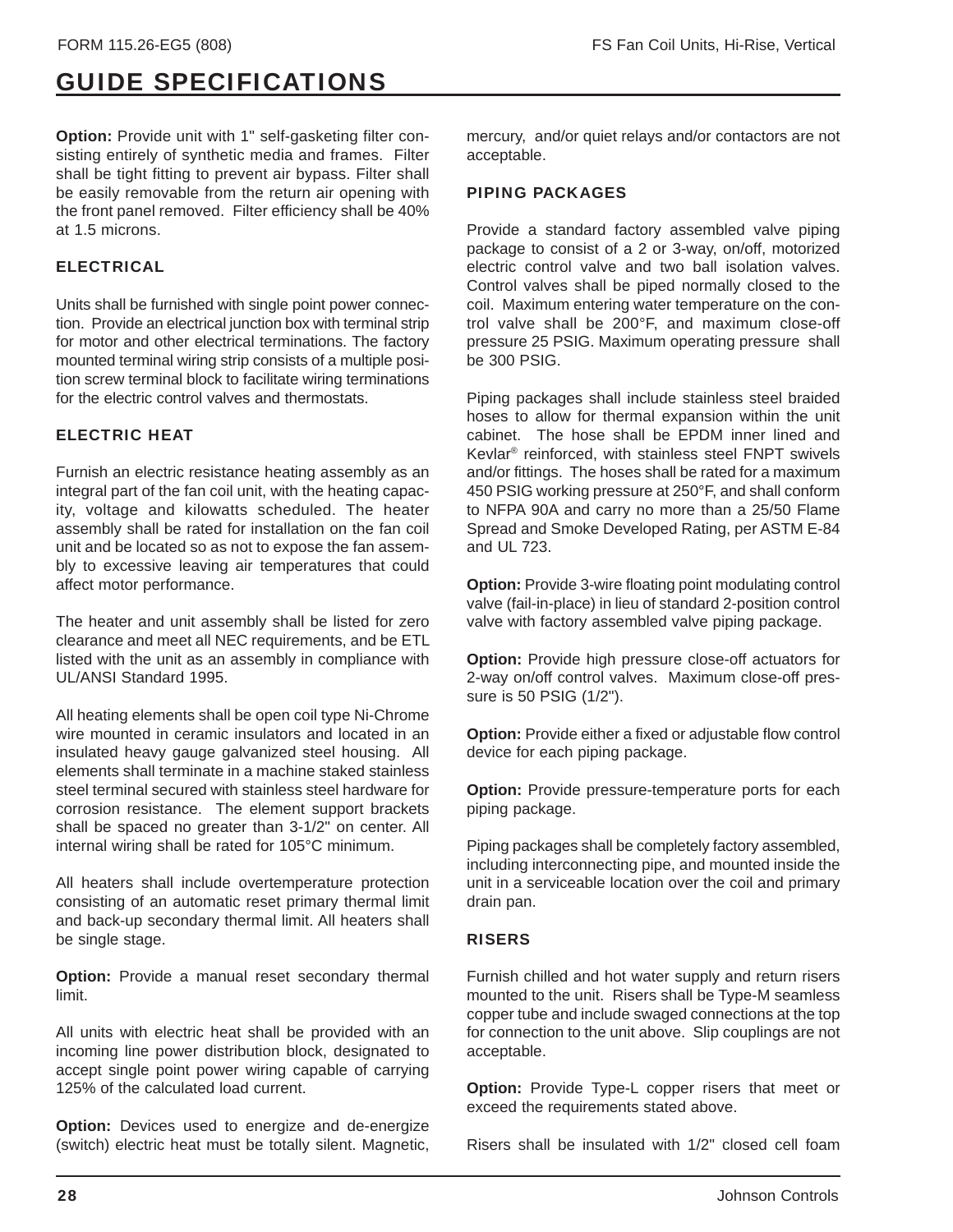insulation covering the entire riser. Insulation shall conform to NFPA 90A and carry no more than a 25/50 Flame Spread and Smoke Developed Rating, per ASTM E-84 and UL 723.

**Option:** Provide 3/4" closed cell foam insulation that meets or exceeds the requirements stated above.

Condensate drain risers shall be Type-M seamless copper tube and meet the requirements stated above.

**Option:** Risers shall be factory fabricated, bundled, and tagged separate from the fan coil units, allowing for shipment and installation of risers prior to the fan coil units. The riser tag must show the corresponding FCU tag, floor number, room number, riser number, CW, HW, and condensate pipe diameters. Refer to submittal drawing on Ship in Advance risers.

#### OUTSIDE AIR DAMPER

**Option:** Provide a manual outside air damper with locking mechanism integral to the unit.

**Option:** Provide a motorized outside air damper integral to the unit and interlocked with the fan motor. The damper actuator shall be spring return closed.